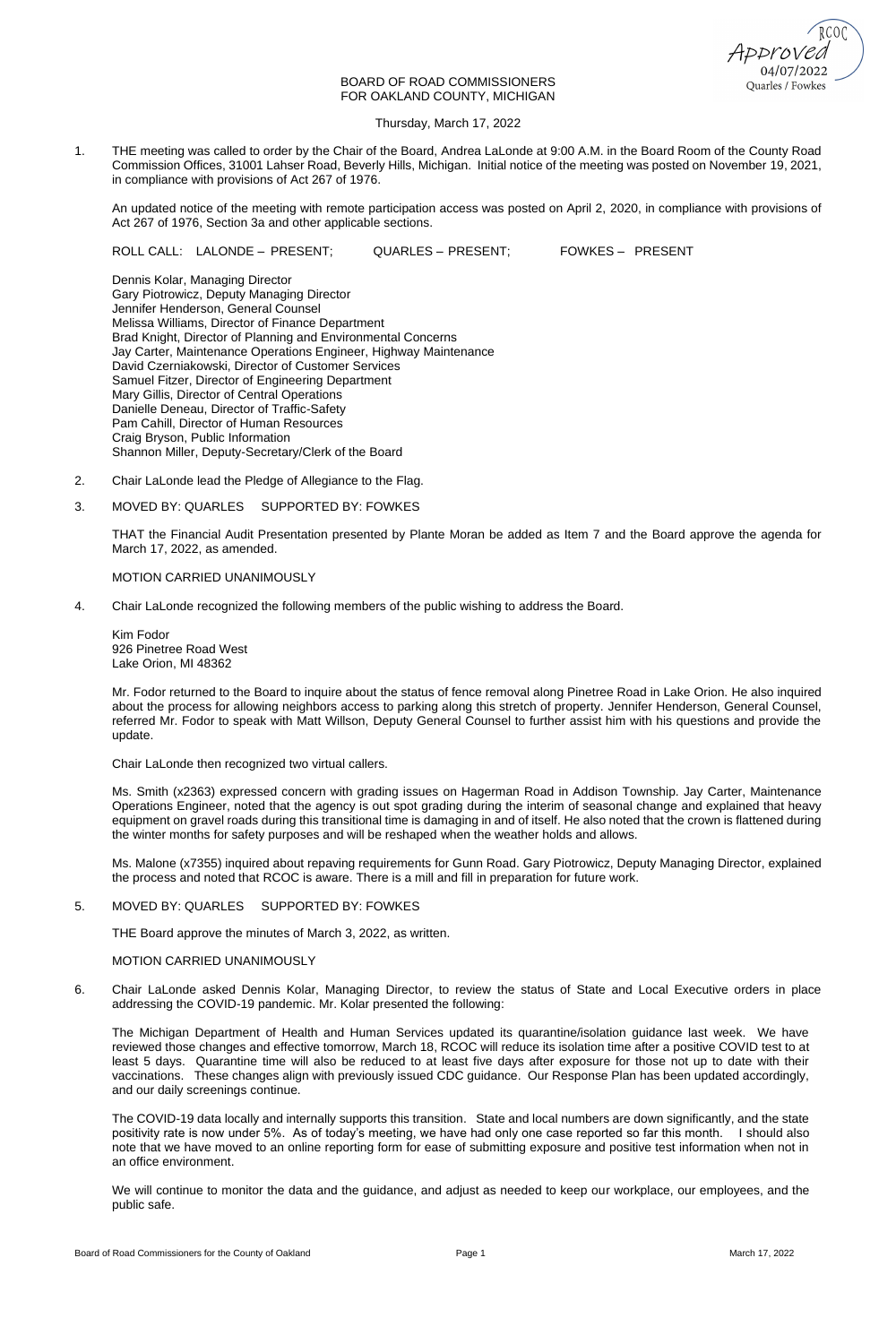- 7. Dave Herrington, CPA Plante Moran, presented the Road Commission for Oakland County audit findings for year ended September 30, 2021
- 8A. MOVED BY: QUARLES SUPPORTED BY: FOWKES

RESOLVED, that checks numbered 506048 through 506099; and, ACH payments 53073 through 53122 numbered 102 be approved for payment for an aggregate amount of \$1,666,926.61; and,

FURTHER RESOLVED, that the Oakland County Treasurer be directed to pay the checks from the funds in the County Road Account.

MOTION CARRIED UNANIMOUSLY

8B. MOVED BY: QUARLES SUPPORTED BY: FOWKES

RESOLVED, that checks numbered 506100 through 506167; and, ACH payments 53123 through 53160 numbered 106 be approved for payment for an aggregate amount of \$1,239,687.90; and, FURTHER RESOLVED, that the Oakland County Treasurer be directed to pay the checks from the funds in the County Road Account.

MOTION CARRIED UNANIMOUSLY

#### 9AB. MOVED BY: QUARLES SUPPORTED BY: FOWKES

THAT Permits and Adopt-A-Road applications issued by the Road Commission for Oakland County, Customer Service Department, be approved and become effective on the date issued:

| 63000 | Through | 63044 | <b>Construction Permits</b> |
|-------|---------|-------|-----------------------------|
| 0088  | Through | 0109  | <b>Driveway Permits</b>     |
| 0569  | Through | 0573  | Adopt-A-Road                |

#### MOTION CARRIED UNANIMOUSLY

## 10A. MOVED BY: QUARLES SUPPORTED BY: FOWKES

Kenneth E. Justice has served as Survey Assistant, Instrument Operator, Engineering Inspector I, and Engineering Inspector II; and

WHEREAS, Kenneth E. Justice has been a valued employee of the Road Commission for Oakland County since September 21, 1992; and

WHEREAS, he served the Road Commission for Oakland County and the citizens of Oakland County for 29 years and 6 months to his retirement on April 1, 2022; and

NOW, THEREFORE, BE IT RESOLVED that the Board extends to Kenneth E. Justice its sincere appreciation of his dedicated service and best wishes for his retirement.

MOTION CARRIED UNANIMOUSLY

#### 10B. MOVED BY: QUARLES SUPPORTED BY: FOWKES

Clavell D. Moton has served as a Laborer New Hire, Laborer II, Float Operator, and Tandem Float Driver; and

WHEREAS, Clavell D. Moton has been a valued employee of the Road Commission for Oakland County since October 9, 2000; and

WHEREAS, he served the Road Commission for Oakland County and the citizens of Oakland County for 21 years and 4 months to his retirement on March 1, 2022; and

NOW, THEREFORE, BE IT RESOLVED that the Board extends to Clavell D. Moton its sincere appreciation of his dedicated

service and best wishes for his retirement.

MOTION CARRIED UNANIMOUSLY

# 10C. MOVED BY: QUARLES SUPPORTED BY: FOWKES

Margaret E. Pentecost has served as an Administrative Assistant for the Managing Director; and

WHEREAS, Margaret E. Pentecost has been a valued employee of the Road Commission for Oakland County since March 9, 2010; and

WHEREAS, she served the Road Commission for Oakland County and the citizens of Oakland County for 12 years and 0 months to her retirement on April 1, 2022; and

NOW, THEREFORE, BE IT RESOLVED that the Board extends to Margaret E. Pentecost its sincere appreciation of her dedicated service and best wishes for her retirement.

MOTION CARRIED UNANIMOUSLY

Board of Road Commissioners for the County of Oakland **Page 2** Page 2 March 17, 2022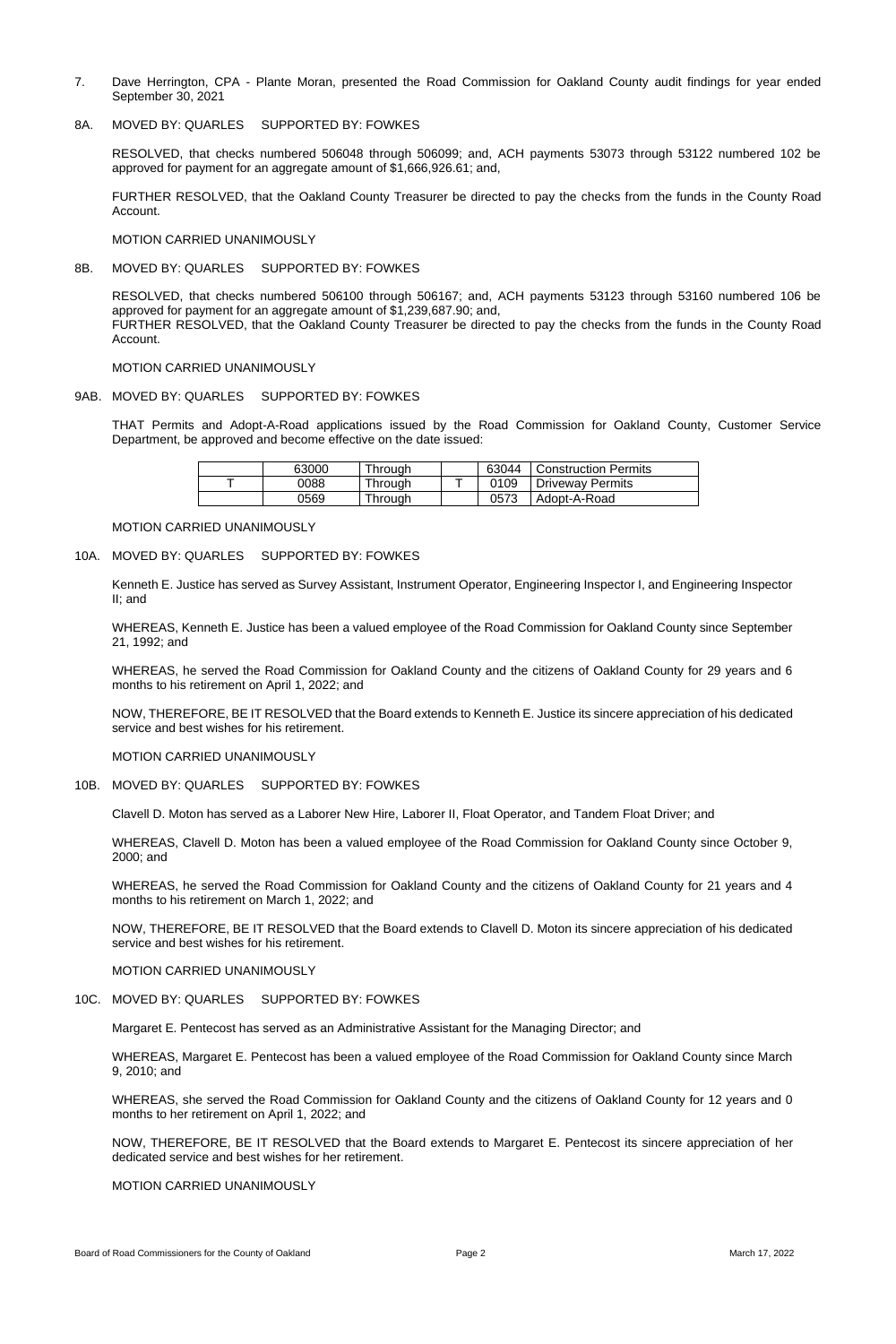# 11A. MOVED BY: QUARLES SUPPORTED BY: FOWKES

WHEREAS, the Board of Oakland County Road Commissioners has received a Quit Claim Deed from S.E. Michigan Land Holding LLC, a Michigan Limited Liability Company of 13001 23 Mile Rd Suite 200, Shelby Township, Michigan 48315, conveying to this Board the rights for public road purposes over a parcel of land more particularly described as follows:

# **LEGAL DESCRIPTION – CRYSTAL CREEK SOUTH PHASE 1**

A Road Right-of-Way Dedication, being in a part of the Northeast 1/4 of Section 21, Town North, Range 7 East, Lyon Township, Oakland County, Michigan; being more particularly described as commencing at the North 1/4 Comer of said Section 21; thence South 89°16'39" East, 1262.89 feet, along the north line of said Section 21 and centerline of Eleven Mile Road; thence South 00°43'21" West, 60.00 feet, to a point on Subject Property, for a POINT OF BEGINNING; thence South 89°16'39" East, 100.00 feet; thence South 00°43'21" West, 10.47 feet; thence 63.51 feet along a curve to the right, said curve having a radius of 200.00 feet, a central angle of 18°11'42" and a chord bearing and distance of South 09°49'12" West, 63.25 feet; thence 63.51 feet along a curve to the left, said curve having a radius of 200.00 feet, a central angle of 18°11'42" and a chord bearing and distance of South 09°49'12" West, 63.25 feet; thence South 00°43'21" West, 90.39 feet; thence 256.37 feet along a curve to the left, said curve having a radius of 370.00 feet, a central angle of 39°41'58" and a chord bearing and distance of South 19°07'38" East, 251.27 feet; thence 280.22 feet along a curve to the right, said curve having a radius of 260.00 feet, a central angle of 61°45'04" and a chord bearing and distance of South 08°06'06" East, 266.85 feet; thence South 22°46'26" West, 166.04 feet; thence 151.65 feet along a curve to the left, said curve having a radius of 200.00 feet, a central angle of 43°26'37" and a chord bearing and distance of South 01°03'08" West, 148.04 feet; thence 97.23 feet along a curve to the right, said curve having a radius of 260.00 feet, a central angle of 21°25'37" and a chord bearing and distance of North 80°17'00" East, 96.67 feet; thence 167.57 feet along a curve to the left, said curve having a radius of 240.00 feet, a central angle of 40°00'14" and a chord bearing and distance of North 70°59'41" East, 164.19 feet; thence 39.76 feet along a curve to the left, said curve having a radius of 42.00 feet, a central angle of 54°14'47" and a chord bearing and distance of North 23°52'11" East, 38.30 feet; thence 281.97 feet along a curve to the right, said curve having a radius of 60.00 feet, a central angle of 269°15'34" and a chord bearing and distance of South 48°37'26" East, 85.40 feet; thence 28.65 feet along a curve to the left, said curve having a radius of 42.00 feet, a central angle of 39°04'47" and a chord bearing and distance of South 66°27'58" West, 28.09 feet; thence 230.75 feet along a curve to the right, said curve having a radius of 300.00 feet, a central angle of 44°04'14" and a chord bearing and distance of South 68°57'42" West, 225.11 feet; thence 204.37 feet along a curve to the left, said curve having a radius of 200.00 feet, a central angle of 58°32'50" and a chord bearing and distance of South 61°43'24" West, 195.59 feet; thence 303.94 feet along a curve to the right, said curve having a radius of 300.00 feet, a central angle of 58°02'53" and a chord bearing and distance of South 61°28'25" West, 291.11 feet; thence North 89°30'08" West, 205.28 feet; thence 259.30 feet along a curve to the right, said curve having a radius of 260.00 feet, a central angle of 57°08'29" and a chord bearing and distance of North 60°55'53" West, 248.69 feet; thence South 64°15'54" West, 140.29 feet; thence 33.06 feet along a curve to the left, said curve having a radius of 42.00 feet, a central angle of 45°05'57" and a chord bearing and distance of South 41°42'56" West, 32.21 feet; thence 282.95 feet along a curve to the right, said curve having a radius of 60.00 feet, a central angle of 270°11'54" and a chord bearing and distance of North 25°44'06" West, 84.71 feet; thence 33.06 feet along a curve to the left, said curve having a radius of 42.00 feet, a central angle of 45°05'57" and a chord bearing and distance of North 86°48'53" East, 32.21 feet; thence North 64°15'54" East, 140.29 feet; thence 78.33 feet along a curve to the right, said curve having a radius of 260.00 feet, a central angle of 17°15'42" and a chord bearing and distance of North 10°28'42" West, 78.04 feet; thence North 88°09'09" East, 60.00 feet; thence 305.97 feet along a curve to the left, said curve having a radius of 200.00 feet, a central angle of 87°39'17" and a chord bearing and distance of South 45°40'29" East, 277.00 feet; thence South 89°30'08" East, 205.28 feet; thence 243.15 feet along a curve to the left, said curve having a radius of 240.00 feet, a central angle of 58°02'53" and a chord bearing and distance of North 61°28'25" East, 232.88 feet; thence 108.02 feet along a curve to the right, said curve having a radius of 260.00 feet, a central angle of 23°48'15" and a chord bearing and distance of North 44°21'06" East, 107.24 feet; thence 203.88 feet along a curve to the right, said curve having a radius of 260.00 feet, a central angle of 44°55'44" and a chord bearing and distance of North 00°18'34" East, 198.70 feet; thence North 22°46'26" East, 166.04 feet; thence 215.55 feet along a curve to the left, said curve having a radius of 200.00 feet, a central angle of 61°45'04" and a chord bearing and distance of North 08°06'06" West, 205.27 feet; thence 297.94 feet along a curve to the right, said curve having a radius of 430.00 feet, a central angle of 39°41'58" and a chord bearing and distance of North 19°07'38" West, 292.02 feet; thence North 00°43'21" East, 90.39 feet; thence 63.51 feet along a curve to the left, said curve having a radius of 200.00 feet, a central angle of 18°11'42" and a chord bearing and distance of North 08°22'30" West, 63.25 feet; thence 63.51 feet along a curve to the right, said curve having a radius of 200.00 feet, a central angle of 18°11'42" and a chord bearing and distance of North 08°22'30" West, 63.25 feet; thence North 00°43'21" East, 10.47 feet, to the POINT OF BEGINNING. All of the above containing 4.074 Acres.

WHEREAS, the purpose of this conveyance is to allow this Board to incorporate said parcel into the county road system of the

County of Oakland, Michigan.

WHEREAS, the streets have been constructed to a state that they are now open to traffic.

NOW, THEREFORE, BE IT RESOLVED, that this Board accepts the Quit Claim Deed and conveyance of the above described parcel as part of the county road system of the County of Oakland, Michigan, which shall be known as CRYSTAL CREEK COURT, CRYSTAL CREEK EAST, CRYSTAL CREEK WEST, and McQUEEN COURT, located in Section 21, Lyon Township.

BE IT FURTHER RESOLVED, this Board directs that the Quit Claim Deed(s) be recorded.

BE IT FURTHER RESOLVED, the streets are accepted for maintenance.

MOTION CARRIED UNANIMOUSLY

# 11B. MOVED BY: QUARLES SUPPORTED BY: FOWKES

WHEREAS, the Board of Oakland County Road Commissioners has received a Quit Claim Deed from Four Seasons Land Holding Company LLC, a Michigan Limited Liability Company of 13001 23 Mile Road Suite 200, Shelby Township, Michigan 48315, conveying to this Board the rights for public road purposes over a parcel of land more particularly described as follows:

Board of Road Commissioners for the County of Oakland **Page 3** Page 3 March 17, 2022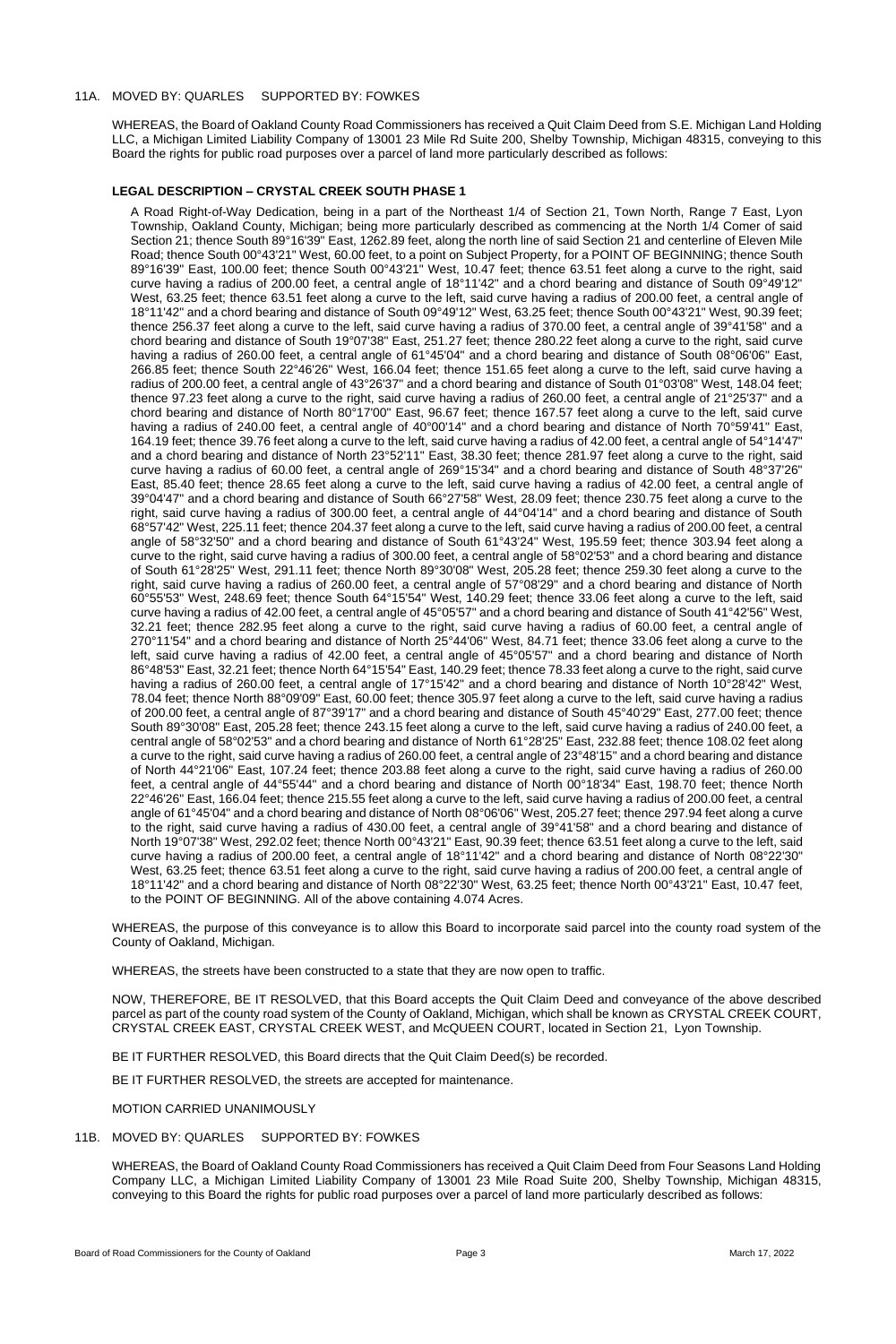# **LEGAL DESCRIPTION – ESTATES AT HUTSFIELD II PHASE 1**

A DESCRIPTION OF A ROAD DEDICATION LOCATED IN THE SOUTHWEST 1/4 OF SECTION 33, T. 1 N.,R. 7 E., LYON TOWNSHIP, OAKLAND COUNTY, MICHIGAN, BEING MORE PARTICULARLY DESCRIBED AS FOLLOWS:

COMMENCING AT THE SOUTHWEST CORNER OF SAID SECTION 33; THENCE N. 01°43'12" E. MEASURED, (N. 00°48'05" E. RECORD) 1021.87 FEET ALONG THE WEST LINE OF SAID SECTION, ALSO BEING THE CENTERLINE OF GRISWOLD ROAD, 33 FEET WIDE 1/2 WIDTH; THENCE S. 88"16'48" E. 60.00 FEET TO A POINT ON THE EAST LINE OF A 27.00 FOOT WIDE HIGHWAY EASEMENT, ALSO BEING THE POINT OF BEGINNING OF SAID ROAD DEDICATION; THENCE ALONG SAID ROAD DEDICATION 116.37 FEET ALONG THE ARC OF A CURVE TO THE LEFT, RADIUS 260.00 FEET, CENTRAL ANGLE 25"38'40" AND A CHORD THAT BEARS N. 79°11'40" E. 115.40 FEET; THENCE 105.75 FEET ALONG THE ARC OF A CURVE TO THE RIGHT, RADIUS 200.00 FEET, CENTRAL ANGLE 30°17'44" AND A CHORD THAT BEARS S. 13"15'55" E. 104.52 FEET; THENCE S. 01°31'17" W. 645.79 FEET; THENCE 13.73 FEET ALONG THE ARC OF A CURVE TO THE RIGHT, RADIUS 42.00 FEET, CENTRAL ANGLE 18"14'11" AND A CHORD THAT BEARS S. 10"53'22" W. 13.67 FEET; THENCE N. 84°58'17" E. 62.63 FEET; THENCE N.01°31'17" E. 260.44 FEET; THENCE S. 88"28'43" E. 128.73 FEET; THENCE N. 01"31'17" E. 60.00 FEET; THENCE N. 88°28'43" W. 128.73 FEET; THENCE N. 01°31'17" E. 240.00 FEET; THENCE S. 88"28'43" E. 641.78 FEET; THENCE N. 01°31'17" E. 565.68 FEET; THENCE 24.85 FEET ALONG THE ARC OF A CURVE TO THE RIGHT, RADIUS 100.00 FEET, CENTRAL ANGLE 14°14'22" AND A CHORD THAT BEARS N. 08°38'28" E. 24.79 FEET; THENCE N. 15"45'39" E. 4.39 FEET; THENCE N. 88°18'46" W. 68.35 FEET; THENCE S. 12°43'05" E. 4.59 FEET; THENCE 24.85 FEET ALONG THE ARC OF A CURVE TO THE RIGHT, RADIUS 100..00 FEET, CENTRAL ANGLE 14"14'22" AND A CHORD THAT BEARS S. 05°35'54" E. 24.79 FEET; THENCE S. 01°31'17" W. 505.68 FEET; THENCE N. 88"28'43" W. 581.78 FEET; THENCE N. 01°31'17" E. 31.52 FEET; THENCE 139.21 FEET ALONG THE ARC OF A CURVE TO THE LEFT, RADIUS 260.00 FEET, CENTRAL ANGLE 30°40'35 AND A CHORD THAT BEARS N. 13°30'01" W. 137.55 FEET; THENCE N. 36°53'05" W. 60.00 FEET; THENCE 136.10 FEET ALONG THE ARC OF A CURVE TO THE RIGHT, RADIUS 200.00 FEET, CENTRAL ANGLE 38°59'25" AND A CHORD THAT BEARS S.72°36'38" W. 133.49 FEET TO A POINT ON SAID EAST LINE OF HIGHWAY EASEMENT; THENCE ALONG SAID EASEMENT S. 01°43'12" W. 60.00 FEET TO THE POINT OF BEGINNING.

WHEREAS, the purpose of this conveyance is to allow this Board to incorporate said parcel into the county road system of the County of Oakland, Michigan.

WHEREAS, the streets have been constructed to a state that they are now open to traffic.

NOW, THEREFORE, BE IT RESOLVED, that this Board accepts the Quit Claim Deed and conveyance of the above described parcel as part of the county road system of the County of Oakland, Michigan, which shall be known as CALABRESE DRIVE, CAMPOLINA DRIVE, FALABELLA DRIVE, GIDRAN DRIVE, and SELLA DRIVE, located in Section 33, Lyon Township.

BE IT FURTHER RESOLVED, this Board directs that the Quit Claim Deed(s) be recorded.

BE IT FURTHER RESOLVED, the streets are accepted for maintenance.

MOTION CARRIED UNANIMOUSLY

11C. MOVED BY: QUARLES SUPPORTED BY: FOWKES

WHEREAS, the Board of Oakland County Road Commissioners has received a Quit Claim Deed from Pulte Homes of Michigan, a Michigan Limited Liability Company of 2800 Livernois Road, Suite 320, Troy, MI 48083, conveying to this Board the rights for public road purposes over a parcel of land more particularly described as follows:

## **GREYSTONE VILLAGE - LEGAL DESCRIPTION**

LAND IN THE TOWNSHIP OF LYON, OAKLAND COUNTY, MI, DESCRIBED AS FOLLOWS: PART OF THE WEST 1/2 OF THE NORTHWEST 1/4 OF SECTION 33, TOWN 1 NORTH, RANGE 7 EAST, BEING MORE PARTICULARLY DESCRIBED AS FOLLOWS: COMMENCING AT THE WEST 1/4 CORNER OF SAID SECTION 33; THENCE ALONG THE EAST-WEST 1/4 LINE OF SAID SECTION 33, SOUTH 88°07'56" EAST 60.00 FEET TO A POINT ON THE EASTERLY RIGHT-OF-WAY LINE OF GRISWOLD ROAD; THENCE ALONG SAID EASTERLY RIGHT-OF-WAY LINE, NORTH 01°30'00" EAST 280.38 FEET TO THE POINT OF BEGINNING; THENCE SOUTH 88°30'00" EAST 93.78 FEET; THENCE ALONG A CURVE TO THE RIGHT, HAVING A RADIUS OF 200.00 FEET, AN ARC LENGTH OF 132.13 FEET, A DELTA ANGLE OF 37°51'12", AND A CHORD BEARING AND DISTANCE OF SOUTH 69°34'24" EAST 129.74 FEET; THENCE SOUTH 50°38'48" EAST 83.79 FEET; THENCE ALONG A CURVE TO THE LEFT, HAVING A RADIUS OF 330.00 FEET, AN ARC LENGTH OF 215.90 FEET, A DELTA ANGLE OF 37°29'08", AND A CHORD BEARING AND DISTANCE OF SOUTH 69°23'22" EAST 212.07 FEET; THENCE SOUTH 88°07'56" EAST 248.93 FEET; THENCE ALONG A CURVE TO THE LEFT, HAVING A RADIUS OF 93.50 FEET, AN ARC LENGTH OF 178.26 FEET, A DELTA ANGLE OF 109°14'04", AND A CHORD BEARING AND DISTANCE OF NORTH 37°15'02" EAST 152.46 FEET; THENCE NORTH 17°22'00" WEST 44.35 FEET; THENCE ALONG A CURVE TO THE LEFT, HAVING A RADIUS OF 339.00 FEET, AN ARC LENGTH OF 364.15 FEET, A DELTA ANGLE OF 61°32'49", AND A CHORD BEARING AND DISTANCE OF NORTH 48°08'24" WEST 346.90 FEET; THENCE NORTH 78°54'49" WEST 16.28 FEET; THENCE ALONG A CURVE TO THE LEFT, HAVING A RADIUS OF 339.00 FEET, AN ARC LENGTH OF 409.22 FEET, A DELTA ANGLE OF 69°09'52", AND A CHORD BEARING AND DISTANCE OF SOUTH 66°30'15" WEST 384.82 FEET; THENCE SOUTH 31°55'19" WEST 2.97 FEET TO POINT "A"; THENCE ALONG A CURVE TO THE LEFT, HAVING A RADIUS OF 250.00 FEET, AN ARC LENGTH OF 137.07 FEET, A DELTA ANGLE OF 31°24'52", AND A CHORD BEARING AND DISTANCE OF NORTH 72°47'34" WEST 135.36 FEET; THENCE NORTH 88°30'00" WEST 45.74 FEET TO A POINT ON SAID EASTERLY RIGHT-OF-WAY LINE OF GRISWOLD ROAD; THENCE ALONG SAID EASTERLY RIGHT-OF-WAY LINE, SOUTH 01°30'00" WEST 100.00 FEET TO THE POINT OF BEGINNING.

WHEREAS, the purpose of this conveyance is to allow this Board to incorporate said parcel into the county road system of the County of Oakland, Michigan.

WHEREAS, the streets have been constructed to a state that they are now open to traffic.

Board of Road Commissioners for the County of Oakland **Page 4** Page 4 March 17, 2022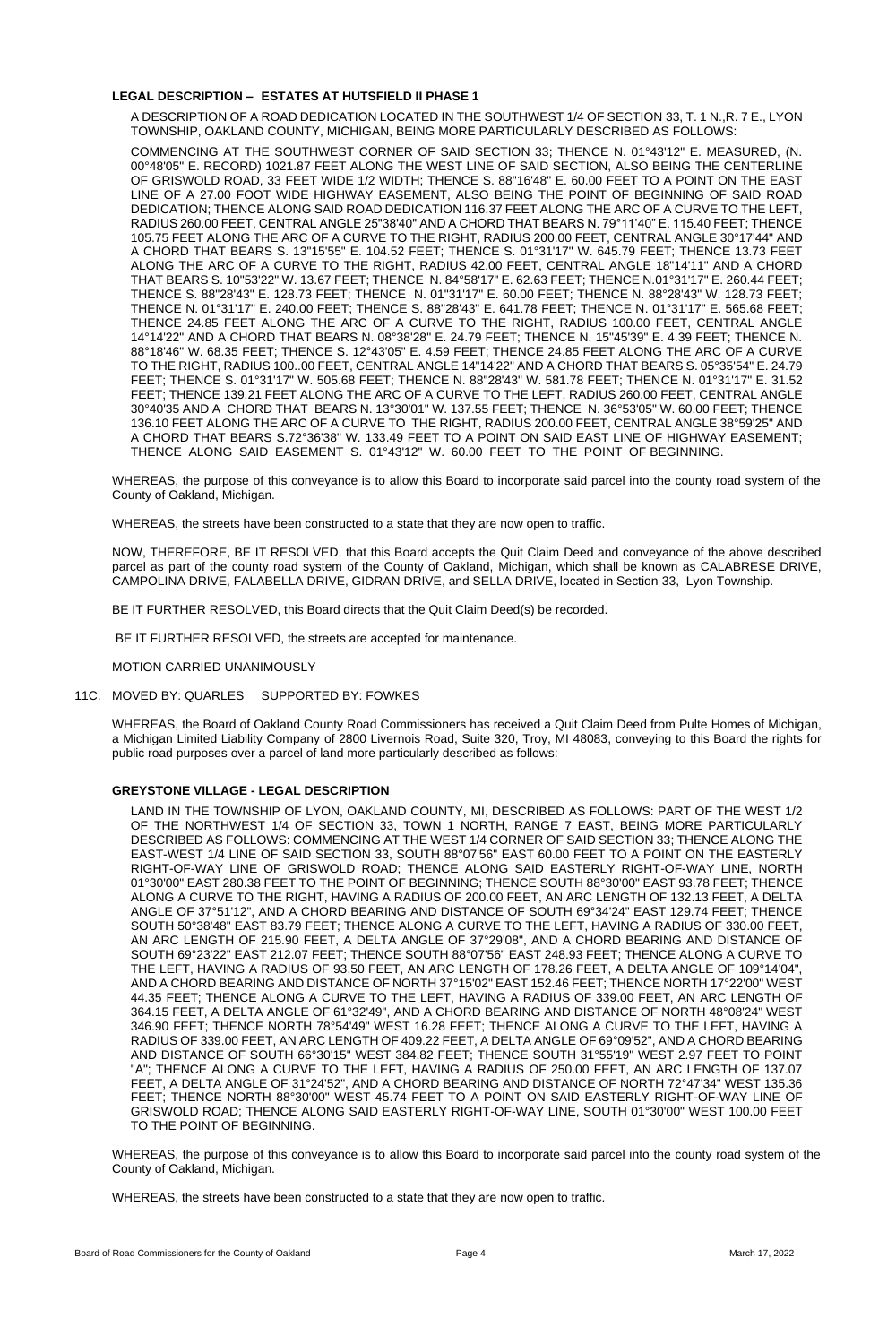NOW, THEREFORE, BE IT RESOLVED, that this Board accepts the Quit Claim Deed and conveyance of the above described parcel as part of the county road system of the County of Oakland, Michigan, which shall be known as BLACKSTONE WAY and GREYSTONE DRIVE, located in Section 33, Lyon Township.

BE IT FURTHER RESOLVED, this Board directs that the Quit Claim Deed be recorded.

BE IT FURTHER RESOLVED, the streets are accepted for maintenance.

MOTION CARRIED UNANIMOUSLY

#### 11D. MOVED BY: QUARLES SUPPORTED BY: FOWKES

WHEREAS, the Board of Oakland County Road Commissioners has received a Quit Claim Deed from S.E. Michigan Land Holding, LLC, a Michigan Limited Liability Company of 13001 23 Mile Road Suite 200, Shelby Township, Michigan 48315, conveying to this Board the rights for public road purposes over a parcel of land more particularly described as follows:

#### **LEGAL DESCRIPTION – WINDRIDGE ESTATES PHASE 1**

Part of the Northeast 1/4 of Section 36, T1 N-R7E, Lyon Township, Oakland County, Michigan, more particularly described as follows: BEGINNING at the East 1/4 Corner of Section 36; thence along the East-West 1/4 line of Section 36, N 89°49'33" W, 60.00 feet; thence N 00°25'20" E, 891.37 feet; thence N 89°34'29" W, 22.01 feet; thence Westerly along an arc right, having a length of 131.71 feet, a radius of 278.00 feet, a central angle of 27°08'46", and a long chord which bears N 76°00'17" W, 130.48 feet; thence Westerly along an arc left, having a length of 97.46 feet, a radius of 220.00 feet, a central angle of 25°22'56", and a long chord which bears N 75°07'22" W, 96.67 feet; thence S 00°12'11" W, 370.00 feet; thence Southerly along an arc left, having a length of 82.38 feet, a radius of 470.00 feet, a central angle of 10°02'34", and a long chord which bears S 04°49'06" E, 82.28 feet; thence S 09°50'24... E, 24.19 feet; thence Southerly along an arc right, having a length of 92.90 feet, a radius of 530.00 feet, a central angle of 10°02'34", and a long chord which bears S 04°49'06" E, 92.78 feet; thence S 00°12'11" W, 226.27 feet; thence Southerly along an arc left, having a length of 23.86 feet, a radius of 42.27 feet, a central angle of 32°20'25", and a long chord which bears S 16°01'01" E, 23.54 feet; thence Southwesterly along an arc right, having a length of 125.74 feet, a radius of 60.00 feet, a central angle of 120°04'37", and a long chord which bears S 30°08'09" W, 103.96 feet; thence N 89°49'33" W, 540.82 feet; thence Westerly along an arc right, having a length of 134.34 feet, a radius of 280.00 feet, a central angle of 27°29'20", and a long chord which bears N 76°04'53" W, 133.05 feet; thence N 62°20'13" W, 94.35 feet; thence Westerly along an arc left, having a length of 105.55 feet, a radius of 220.00 feet, a central angle of 27°29'20", and a long chord which bears N 76°04'53" W, 104.54 feet; thence N 89°49'33" W, 187.78 feet; thence S 00°10'27" W, 140.00 feet; thence along the East-West 1/4 line of Section 36, N 89°49'33" W, 60.00 feet; thence N 00°10'27" E, 140.00 feet; thence N 89°49'33" W, 30.02 feet; thence N 00°10'27" E, 60.00 feet; thence S 89°49'33" E, 243.38 feet; thence N 00°10'27" E, 243.97 feet; thence Northerly along an arc left, having a length of 33.06 feet, a radius of 42.00 feet, a central angle of 45°05'57", and a long chord which bears N 22°22'32" W, 32.21 feet; thence Easterly along an arc right, having a length of 282.95 feet, a radius of 60.00 feet, a central angle of 270°11'52", and a long chord which bears S 89°49'33" E, 84.71 feet; thence Southwesterly along an arc left, having a length of 33.06 feet, a radius of 42.00 feet, a central angle of 45°05'57", and a long chord which bears S 22°43'25" W, 32.21 feet; thence S 00°10'27" W, 245.14 feet; thence Easterly along an arc right, having a length of 108.72 feet, a radius of 280.00 feet, a central angle of 22°14'51", and a long chord which bears S 73°27'38" E, 108.04 feet; thence S 62°20'13" E, 94.35 feet; thence Easterly along an arc left, having a length of 105.55 feet, a radius of 220.00 feet, a central angle of 27°29'20", and a long chord which bears S 76°04'53" E, 104.54 feet; thence S 89°49'33" E, 484.17 feet; thence Northeasterly along an arc left, having a length of 65.95 feet, a radius of 42.00 feet, a central angle of 89°58'16", and a long chord which bears N 45°11'19" E, 59.38 feet; thence N 00°12'11" E, 237.00 feet; thence Northerly along an arc left, having a length of 82.38 feet, a radius of 470.00 feet, a central angle of 10°02'34", and a long chord which bears N 04°49'06" W, 82.28 feet; thence N 09°50'24" W, 24.19 feet; thence Northerly along an arc right, having a length of 92.90 feet, a radius of 530.00 feet, a central angle of 10°02'34", and a long chord which bears N 04<sup>s</sup>49'06" W, 92.78 feet; thence N 00°12'11" E, 370.13 feet; thence N 89°47'49" W, 222.40 feet; thence N 00°12'11" E, 60.00 feet; thence S 89°47'49" E, 338.83 feet; thence Easterly along an arc right, having a length of 99.81 feet, a radius of 308.51 feet, a central angle of 18°32'14", and a long chord which bears S 80°03'18" E, 99.38 feet; thence Easterly along an arc left, having a length of 67.77 feet, a radius of 192.00 feet, a central angle of 20°13'29", and a long chord which bears S 79°27'56" E, 67.42 feet; thence S 89°34'40" E, 21.87 feet; thence N 00°25'20" E, 208.99 feet; thence S 89°47'49" E, 60.00 feet; thence S 00°25'20" W, 1187.15feet, to the POINT OF BEGINNING, containing 6.12 acres, more or less.

WHEREAS, the purpose of this conveyance is to allow this Board to incorporate said parcel into the county road system of the County of Oakland, Michigan.

WHEREAS, the streets have been constructed to a state that they are now open to traffic.

NOW, THEREFORE, BE IT RESOLVED, that this Board accepts the Quit Claim Deed and conveyance of the above described parcel as part of the county road system of the County of Oakland, Michigan, which shall be known as **GOLDEN MEADOW DRIVE, ROCK SPRING DRIVE, SUMMER BREEZE DRIVE, and WHITE STONE COURT**, located in Section 36, Lyon Township.

BE IT FURTHER RESOLVED, this Board directs that the Quit Claim Deed(s) be recorded.

BE IT FURTHER RESOLVED, the streets are accepted for maintenance.

MOTION CARRIED UNANIMOUSLY

12. MOVED BY: QUARLES SUPPORTED BY: FOWKES

WHEREAS, this Board owns property on Baldwin Road, Tax Parcel No. 14-05-378-004, in the City of Auburn Hills, County of Oakland, State of Michigan;

WHEREAS, the above-described parcel is not part of any public street, highway, or park and is not required to be used for any public street, highway or park, and;

WHEREAS, this Board has received an offer to purchase the property, via advertised bid on RCOC's website, from Maria Blue Real Estate LLC ("Buyer") having a mailing address of 3128 Walton Boulevard, Suite 202, Rochester Hills, MI 48309;

WHEREAS, this Board has received an Application to Purchase and Agreement of Sale to purchase the above-described parcel of land for the sum of \$20,000.00;

Board of Road Commissioners for the County of Oakland **Page 5** Page 5 March 17, 2022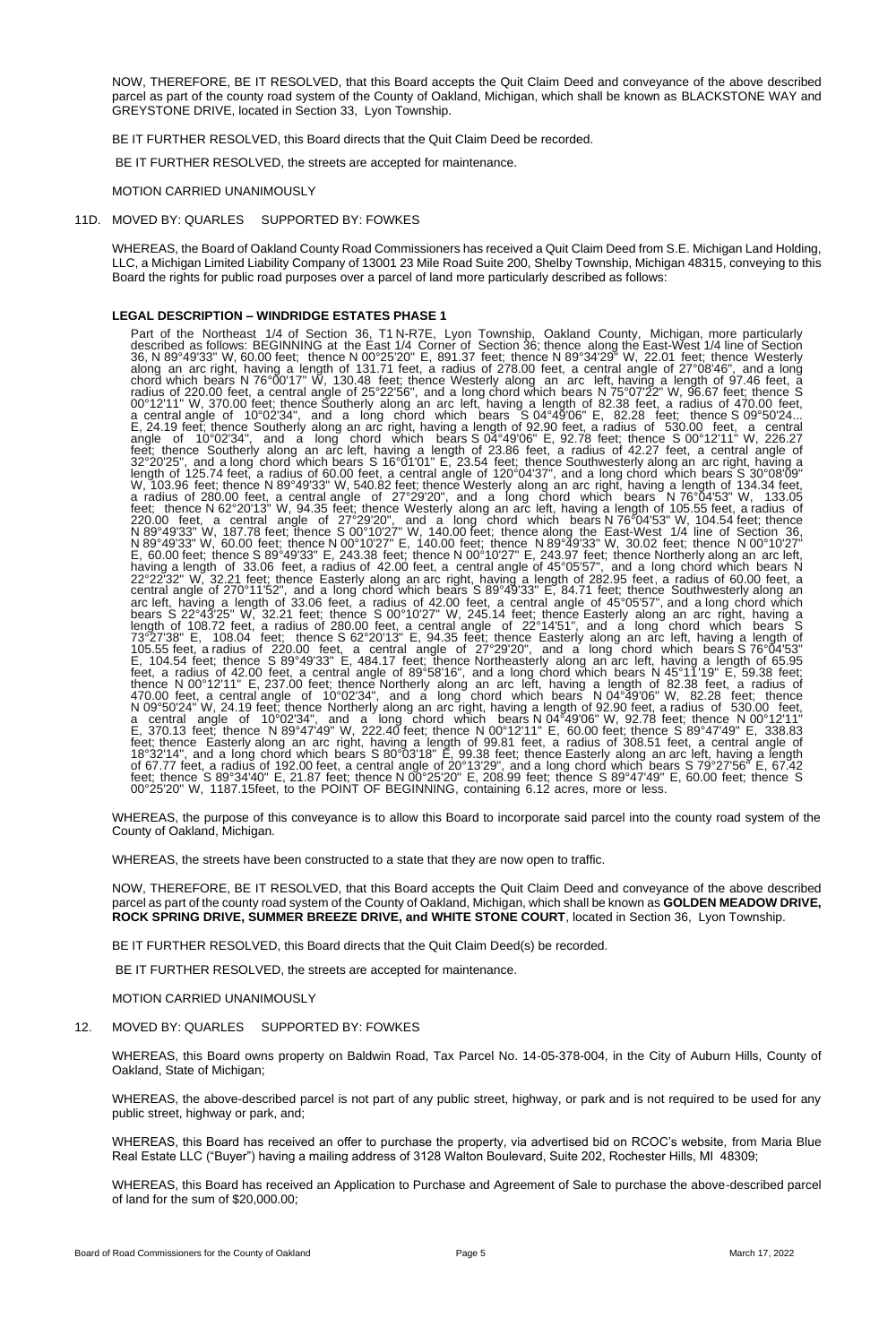WHEREAS, the Board has reviewed the relevant materials regarding the sale of this property and is otherwise informed about the subject matter;

NOW, THEREFORE, BE IT RESOLVED this Board hereby approves the Purchase Agreement, as proposed, and the Board authorizes the sale of said property to \$20,000.00. The Board further authorizes the Right of Way Division to complete the transaction and record the necessary documents with the Oakland County Register of Deeds.

### MOTION CARRIED UNANIMOUSLY

#### 13. MOVED BY: QUARLES SUPPORTED BY: FOWKES

WHEREAS, 1949 PA 300, Section 722, as amended, being MCL 257.722 et seq., established maximum axle and wheel loading allowable on public roads; and

WHEREAS, subsection 8 of said Section 722 provides for certain specific reductions in said loads during the months of March, April and May of each year; and

WHEREAS, subsection 10 of said Section 722 authorizes road agencies to impose or suspend said reduced load requirements set forth in subsection 8 of said Act, when and where road conditions warrant; and

WHEREAS, 1949 PA 300, Section 722, being MCL 257.722, authorizes road commissions to impose weight limitations on roadways under their jurisdiction; and

WHEREAS, due to scheduling restrictions, the County Highway Engineer has authorized the imposition of a weight limitation on certain county roads effective Monday, March 7, 2022; and

WHEREAS, in the judgment of this Board, the condition of certain county roads, designated as Special Designated Routes on the Board's previously adopted Truck Operator's Map warrants the suspension of the statutorily reduced weight restrictions; and

WHEREAS, the condition of certain other county roads, identified as county Designated Roadways on said Truck Operator's Map warrants the imposition of a 25% reduction in maximum allowable axle loading; and

NOW, THEREFORE BE IT RESOLVED, that this board hereby suspends the statutory reduction in the maximum allowable axle loading, as set forth in the 1949 PA 300, Section 722(8), as amended, as to county roads which are identified as Special Designated Roadways on the 2019 Truck Operator's Map.

BE IT FURTHER RESOLVED, that the Board does hereby impose a 25% reduction in maximum allowable axle loading, as to county roads identified as Designated Roadways on said Truck Operator's Map, as outlined in Section 722(8) of 1949 PA 300, as amended; and

BE IT FURTHER RESOLVED that except as set forth above, the reduced maximum allowable axle load limitations set forth in Section 722(8) of said Act shall apply to all county roads.

BE IT FURTHER RESOLVED, that this Board hereby reduces the weight limitation on certain county roads, effective Monday, March 7, 2022.

BE IT FURHTER RESOLVED, that this Board hereby ratifies the actions taken by the County Highway Engineer regarding the imposition of such weight restrictions as above described, effective Monday, March 7, 2022.

BE IT FURTHER RESOLVED, that the advisory signs indicating the reduced normal loading maximum be posted on these highways, as appropriate.

BE IT FURTHER RESOLVED, that exceptions to the above designated load limitations are permissible only upon proper application for an issuance of a permit by the Road Commission.

#### MOTION CARRIED UNANIMOUSLY

# 14A. MOVED BY: QUARLES SUPPORTED BY: FOWKES

WHEREAS, Theodore Boschma, Jr. owns land on Nine Mile Road, which is part of tax parcel numbers 21-28-300-016 and 21-28-

300-015, in the Township of Lyon, County of Oakland, State of Michigan (the "Property"). The Property is designated as Road Commission R/W Misc. Number 11-1129, and is more particularly described in the records of this Board's Engineering Department, with said description being incorporated by reference herein;

WHEREAS, Nine Mile Road in the Township of Lyon, is a county road under the jurisdiction and control of the Board;

WHEREAS, the owner wishes to convey the Property to the Board, and has executed drainage easements ("Drainage Easements") as voluntary dedications;

WHEREAS, the Properties have the following record ownership and parties in interest:

Theodore Boschma, Jr. 58358 Nine Mile Road South Lyon, MI 48178

WHEREAS, the Board has reviewed the relevant materials regarding the Properties and is otherwise informed about the subject matter;

Board of Road Commissioners for the County of Oakland **Page 6** Page 6 March 17, 2022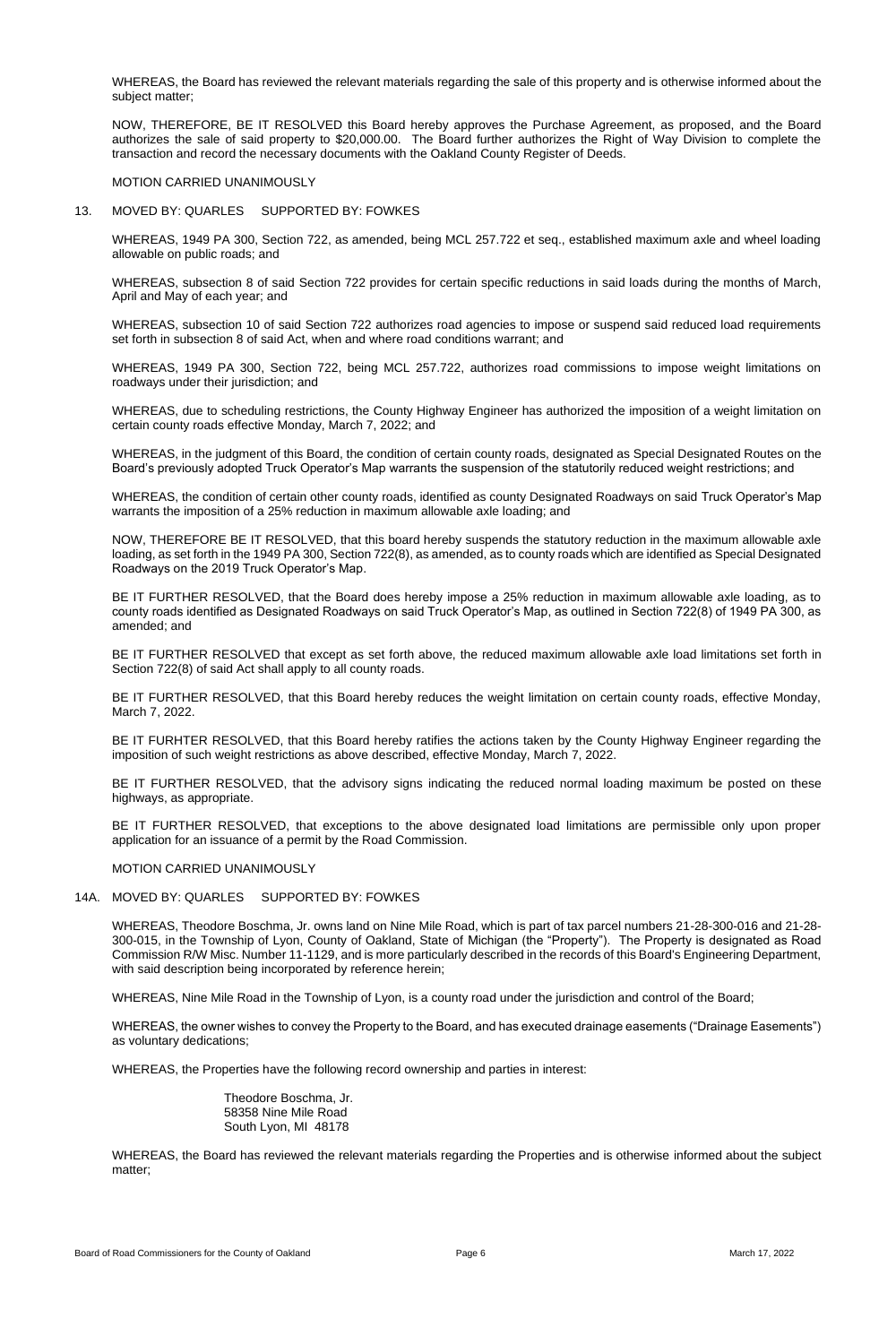NOW, THEREFORE, BE IT RESOLVED this Board hereby approves the Drainage Easements, as proposed, and authorizes the Right of Way Division to complete the transaction and record the necessary documents with the Oakland County Register of Deeds.

## MOTION CARRIED UNANIMOUSLY

# 14B. MOVED BY: QUARLES SUPPORTED BY: FOWKES

WHEREAS, Community Opportunity Center Non-Profit Holding Company, a Michigan nonprofit corporation, owns land which is part of Tax Parcel No. 22-35-351-002, in the City of Novi, County of Oakland, State of Michigan (the "Property"). The Property is designated as Road Commission R/W Misc. Number 13-1104 and is more particularly described in the records of this Board's Engineering Department, with said description being incorporated by reference herein;

WHEREAS, Griswold Road, in the City of Novi, is a county road under the jurisdiction and control of the Board;

WHEREAS, the owner wishes to convey the Property to the Board, and has executed a quit claim deed ("Quit Claim Deed") as a voluntary dedication;

WHEREAS, the Property has the following record ownership and parties in interest:

Community Opportunity Center Non-Profit Holding Company 14147 Farmington Road Livonia, MI 48154

WHEREAS, the Board has reviewed the relevant materials regarding the Property and is otherwise informed about the subject matter;

NOW, THEREFORE, BE IT RESOLVED this Board hereby approves the Quit Claim Deed, as proposed, and authorizes the Right of Way Division to complete the transaction and record the necessary documents with the Oakland County Register of Deeds.

MOTION CARRIED UNANIMOUSLY

## 14C. MOVED BY: QUARLES SUPPORTED BY: FOWKES

WHEREAS, this Board is in the process of reconstructing Elizabeth Lake Road at Teggerdine Road and Elizabeth Lake Road at Oxbow Lake Road in the Township of White Lake, County of Oakland, State of Michigan, being Road Commission Project Number 55331 ("Project");

WHEREAS, Elizabeth Lake, Teggerdine and Oxbow Lake Roads in the Township of White Lake are county primary roads under the jurisdiction and control of the Board;

WHEREAS, the Project requires the acquisition of a temporary easement ("Temporary Easement") over a parcel of land ("Property") that is known as Parcel Number 50, part of Tax Parcel No. 12-27-226-005, and commonly known as 10232 Elizabeth Lake Road. The Property is more particularly described in the records of this Board's Engineering Department, with said description being incorporated by reference herein;

WHEREAS, Peggy Young, State Certified General Appraiser, has prepared an appraisal report, dated January 6, 2022, estimating the just compensation for the Temporary Easement to be \$750.00;

WHEREAS, the owner has executed a Temporary Easement in the amount of \$750.00. This amount is equal to the estimated just compensation;

WHEREAS, the Property has the following record ownership and parties in interest:

Gerald C. Moses and Roxanne D. Moses 10232 Elizabeth Lake Road White Lake, MI 48386

WHEREAS, the Board has reviewed the relevant materials regarding the Property and is otherwise informed about the subject matter;

NOW, THEREFORE, BE IT RESOLVED this Board hereby approves the Temporary Easement, as proposed, over the Property, and the Board authorizes payment of \$750.00 to the owners and parties in interest in exchange for the conveyance. The Board further authorizes the Right of Way Division to complete the transaction and record the necessary documents with the Oakland County Register of Deeds.

MOTION CARRIED UNANIMOUSLY

# 14D. MOVED BY: QUARLES SUPPORTED BY: FOWKES

WHEREAS, this Board is in the process of reconstructing Elizabeth Lake Road at Teggerdine Road and Elizabeth Lake Road at Oxbow Lake Road in the Township of White Lake, County of Oakland, State of Michigan, being Road Commission Project Number 55331 ("Project");

WHEREAS, Elizabeth Lake, Teggerdine and Oxbow Lake Roads in the Township of White Lake are county primary roads under the jurisdiction and control of the Board;

WHEREAS, the Project requires the acquisition of a highway easement ("Highway Easement") and temporary easement ("Temporary Easement") over a parcel of land ("Property") that is known as Parcel Number 51, part of Tax Parcel No. 12-27-227-

Board of Road Commissioners for the County of Oakland **Page 7** Page 7 March 17, 2022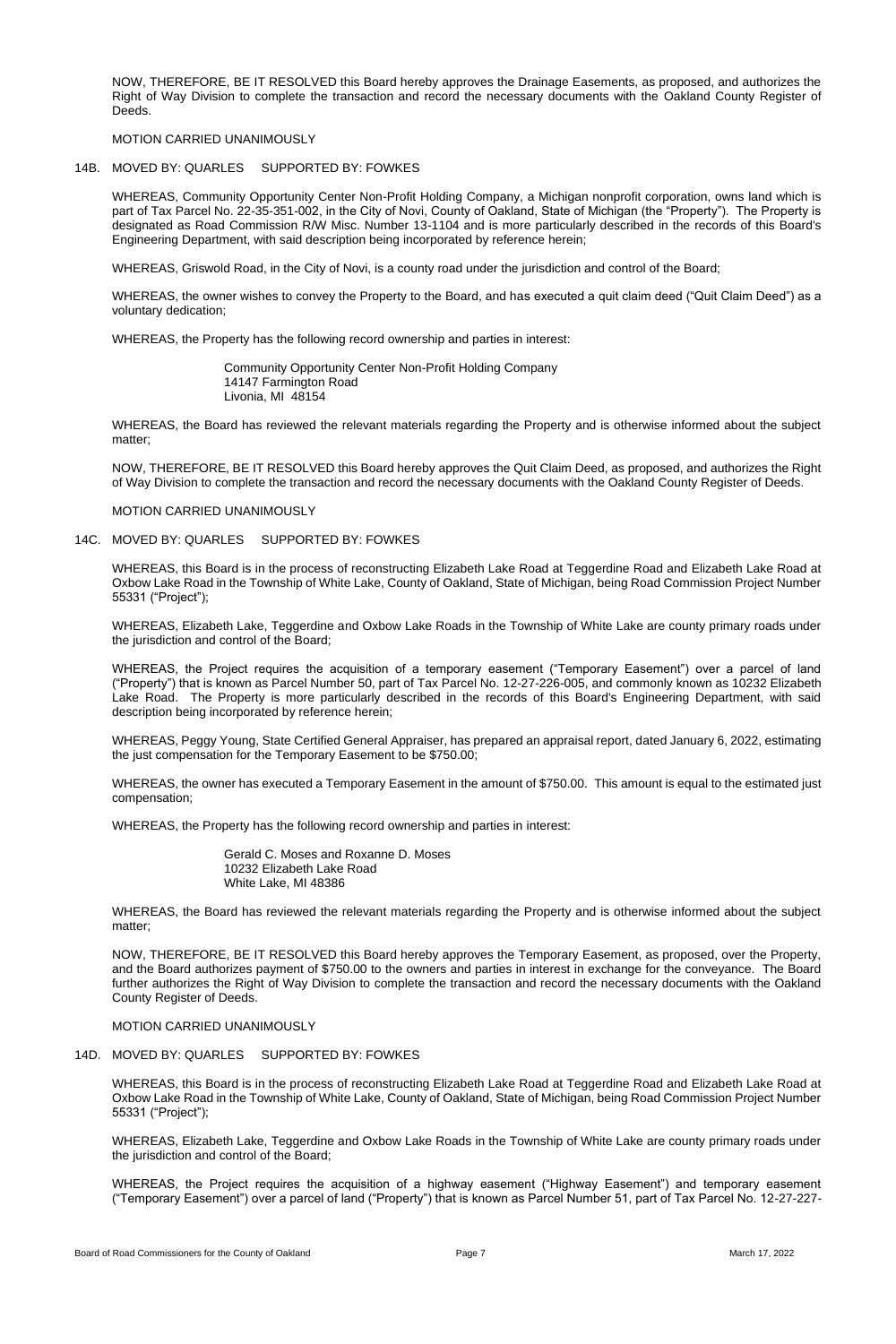001, and commonly known as 35 Oxbow Lake Road. The Property is more particularly described in the records of this Board's Engineering Department, with said description being incorporated by reference herein;

WHEREAS, Peggy Young, State Certified General Appraiser, has prepared an appraisal report, dated January 6, 2022, estimating the just compensation for the Highway Easement to be \$23,100.00 and the just compensation for the Temporary Easement to be \$736.00, which includes \$328.00 for fencing;

WHEREAS, the owner has executed a Highway Easement in the amount of \$23,100.00 and a Temporary Easement in the amount of \$736.00, for a total amount of \$23,836.00. Total estimated just compensation of \$23,836.00;

WHEREAS, the Property has the following record ownership and parties in interest:

James E. Sammons, Jr. 35 Oxbow Lake Road White Lake, MI 48386

WHEREAS, the Board has reviewed the relevant materials regarding the Property and is otherwise informed about the subject matter;

NOW, THEREFORE, BE IT RESOLVED this Board hereby approves the Highway Easement and Temporary Easement, as proposed, over the Property, and the Board authorizes payment of \$23,836.00 to the owners and parties in interest in exchange for the conveyance. The Board further authorizes the Right of Way Division to complete the transaction and record the necessary documents with the Oakland County Register of Deeds.

MOTION CARRIED UNANIMOUSLY

#### 14E. MOVED BY: QUARLES SUPPORTED BY: FOWKES

WHEREAS, this Board is in the process of reconstructing Elizabeth Lake Road at Teggerdine Road and Elizabeth Lake Road at Oxbow Lake Road in the Township of White Lake, County of Oakland, State of Michigan, being Road Commission Project Number 55331 ("Project");

WHEREAS, Elizabeth Lake, Teggerdine and Oxbow Lake Roads in the Township of White Lake are county primary roads under the jurisdiction and control of the Board;

WHEREAS, the Project requires the acquisition of a temporary easement ("Temporary Easement") over a parcel of land ("Property") that is known as Parcel Number 80, part of Tax Parcel No. 12-27-202-012, and commonly known as 30 Oxbow Lake Road. The Property is more particularly described in the records of this Board's Engineering Department, with said description being incorporated by reference herein;

WHEREAS, Peggy Young, State Certified General Appraiser, has prepared an appraisal report, dated January 6, 2022, estimating the just compensation for the Temporary Easement to be \$400.00;

WHEREAS, the owner has executed a Temporary Easement in the amount of \$400.00. This amount is equal to the estimated just compensation;

WHEREAS, the Property has the following record ownership and parties in interest:

Jossey Bertollini-Anness 30 Oxbow Lake Road White Lake, MI 48386

WHEREAS, the Board has reviewed the relevant materials regarding the Property and is otherwise informed about the subject matter;

NOW, THEREFORE, BE IT RESOLVED this Board hereby approves the Temporary Easement, as proposed, over the Property, and the Board authorizes payment of \$400.00 to the owners and parties in interest in exchange for the conveyance. The Board further authorizes the Right of Way Division to complete the transaction and record the necessary documents with the Oakland County Register of Deeds.

#### MOTION CARRIED UNANIMOUSLY

# 14F. MOVED BY: QUARLES SUPPORTED BY: FOWKES

WHEREAS, this Board is in the process of reconstructing Walton Boulevard in the Township of Waterford, County of Oakland, State of Michigan, being Road Commission Project Number 56011 ("Project");

WHEREAS, Walton Boulevard in the Township of Waterford is a county primary road under the jurisdiction and control of the Board;

WHEREAS, the Project requires the acquisition of a temporary easement ("Temporary Easement") over a parcel of land ("Property") that is known as Parcel Number 1, part of Tax Parcel No. 13-10-226-029, and commonly known as 4089 Walton Boulevard. The Property is more particularly described in the records of this Board's Engineering Department, with said description being incorporated by reference herein;

WHEREAS, Carl Bradley, State Certified General Appraiser, has prepared an appraisal report, dated February 18, 2022, estimating the just compensation for the Temporary Easement to be \$169.00;

WHEREAS, the owner has executed a Temporary Easement in the amount of \$200.00. This amount is considered within reasonable settlement range;

Board of Road Commissioners for the County of Oakland **Page 8** Page 8 March 17, 2022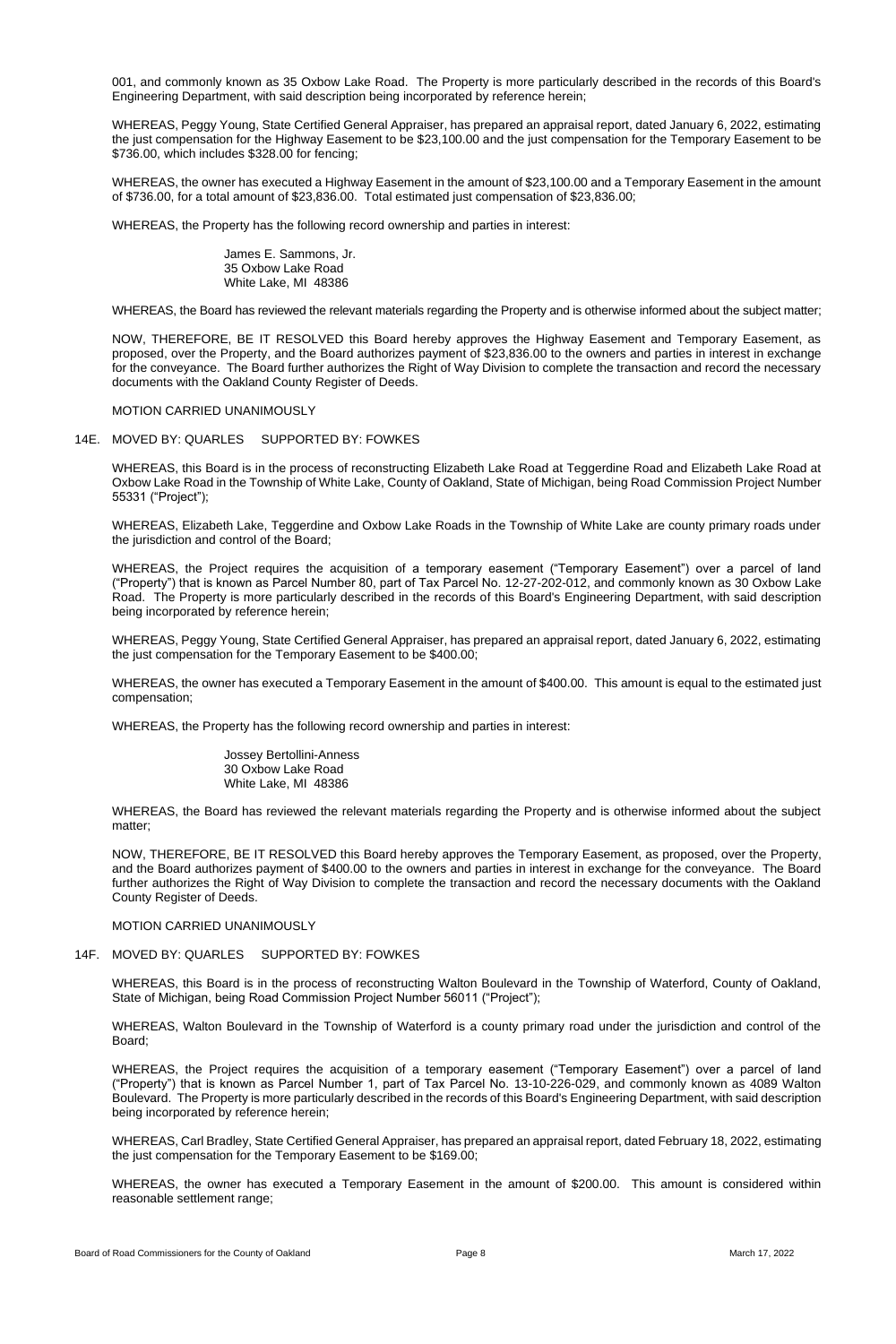WHEREAS, the Property has the following record ownership and parties in interest:

Lasting Purpose, LLC 4089 Walton Boulevard Waterford, MI 48329

WHEREAS, the Board has reviewed the relevant materials regarding the Property and is otherwise informed about the subject matter;

NOW, THEREFORE, BE IT RESOLVED this Board hereby approves the Temporary Easement, as proposed, over the Property, and the Board authorizes payment of \$200.00 to the owners and parties in interest in exchange for the conveyance. The Board further authorizes the Right of Way Division to complete the transaction and record the necessary documents with the Oakland County Register of Deeds.

# MOTION CARRIED UNANIMOUSLY

# 14G. MOVED BY: QUARLES SUPPORTED BY: FOWKES

WHEREAS, this Board is in the process of reconstructing Mann Road over the Sashabaw Creek Culvert in the Township of Waterford, County of Oakland, State of Michigan, being Road Commission Project Number 56134 ("Project");

WHEREAS, Mann Road in the Township of Waterford is a county primary road under the jurisdiction and control of the Board;

WHEREAS, the Project requires the acquisition of a temporary easement ("Temporary Easement") over a parcel of land ("Property") that is known as Parcel Number 1, part of Tax Parcel No. 13-02-204-039, and commonly known as 3247 Mann Road. The Property is more particularly described in the records of this Board's Engineering Department, with said description being incorporated by reference herein;

WHEREAS, Carl Bradley, State Certified General Appraiser, has prepared an appraisal report, dated January 31, 2022, estimating the just compensation for the Temporary Easement to be \$3,584.00;

WHEREAS, the owner has executed a Temporary Easement in the amount of \$4,000.00. This amount is within reasonable settlement range;

WHEREAS, the Property has the following record ownership and parties in interest:

Todd Snelgrove 3247 Mann Road Clarkston, MI 48346

WHEREAS, the Board has reviewed the relevant materials regarding the Property and is otherwise informed about the subject matter;

NOW, THEREFORE, BE IT RESOLVED this Board hereby approves the Temporary Easement, as proposed, over the Property, and the Board authorizes payment of \$4,000.00 to the owners and parties in interest in exchange for the conveyance. The Board further authorizes the Right of Way Division to complete the transaction and record the necessary documents with the Oakland County Register of Deeds.

## MOTION CARRIED UNANIMOUSLY

## 14H. MOVED BY: QUARLES SUPPORTED BY: FOWKES

WHEREAS, this Board is in the process of reconstructing Mann Road over the Sashabaw Creek Culvert in the Township of Independence, County of Oakland, State of Michigan, being Road Commission Project Number 56134 ("Project");

WHEREAS, Mann Road in the Township of Independence is a county primary road under the jurisdiction and control of the Board;

WHEREAS, the Project requires the acquisition of a temporary easement ("Temporary Easement") over a vacant parcel of land ("Property") that is known as Parcel Number 2, part of Tax Parcel No. 08-35-477-017. The Property is more particularly described in the records of this Board's Engineering Department, with said description being incorporated by reference herein;

WHEREAS, Carl Bradley, State Certified General Appraiser, has prepared an appraisal report, dated January 31, 2022, estimating the just compensation for the Temporary Easement to be \$432.00;

WHEREAS, the owner has executed a Temporary Easement in the amount of \$432.00. This amount is equal to the estimated just compensation;

WHEREAS, the Property has the following record ownership and parties in interest:

V K Vemulapalli and Sasikala Vemulapalli 11320 Chester Road Cincinnati, OH 45246

WHEREAS, the Board has reviewed the relevant materials regarding the Property and is otherwise informed about the subject matter;

NOW, THEREFORE, BE IT RESOLVED this Board hereby approves the Temporary Easement, as proposed, over the Property, and the Board authorizes payment of \$432.00 to the owners and parties in interest in exchange for the conveyance. The Board further authorizes the Right of Way Division to complete the transaction and record the necessary documents with the Oakland County Register of Deeds.

Board of Road Commissioners for the County of Oakland **Page 9** Page 9 March 17, 2022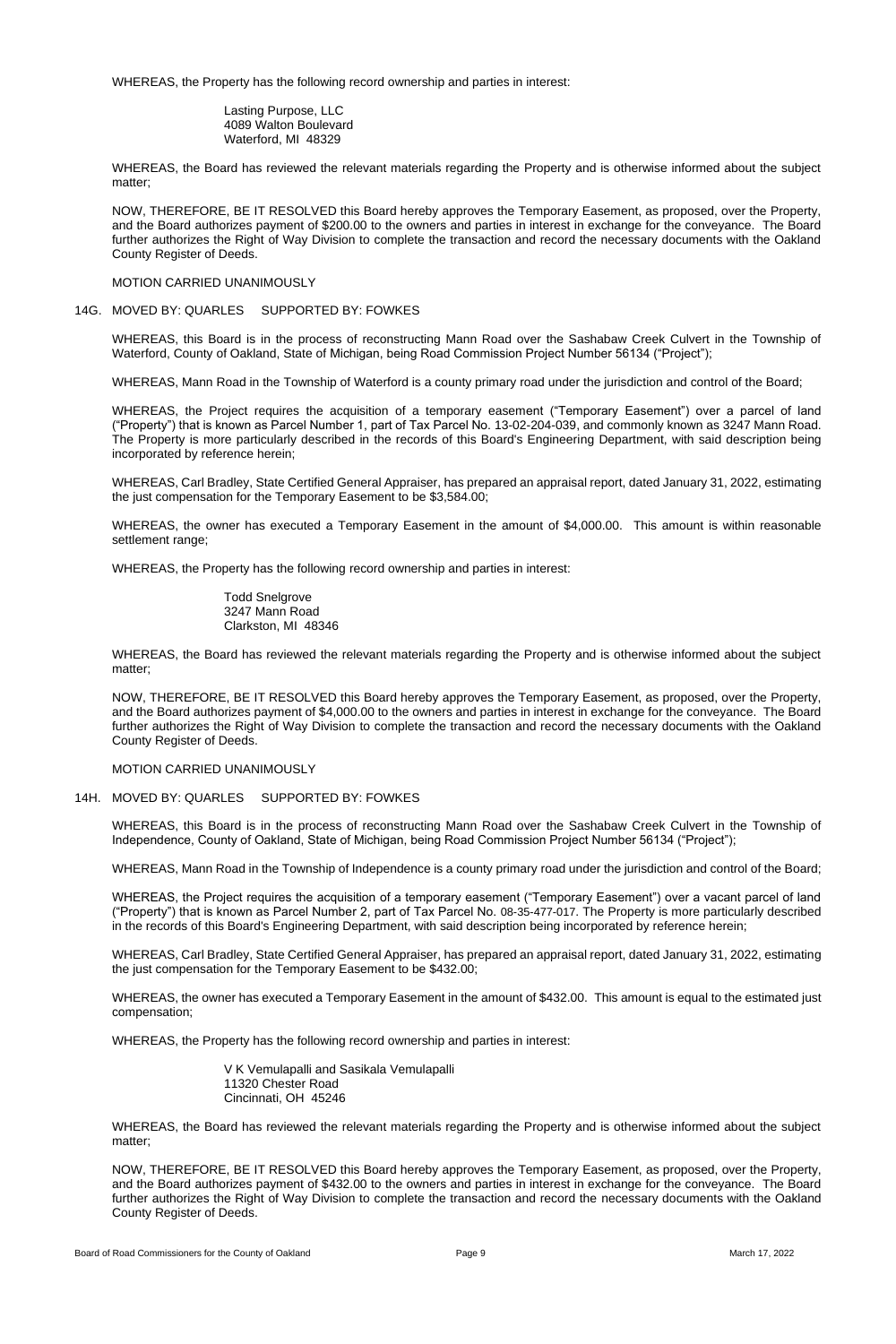WHEREAS, this Board is in the process of reconstructing Mann Road over the Sashabaw Creek Culvert in the Township of Independence, County of Oakland, State of Michigan, being Road Commission Project Number 56134 ("Project");

## MOTION CARRIED UNANIMOUSLY

# 14I. MOVED BY: QUARLES SUPPORTED BY: FOWKES

WHEREAS, Mann Road in the Township of Independence is a county primary road under the jurisdiction and control of the Board;

WHEREAS, the Project requires the acquisition of a temporary easement ("Temporary Easement") over a parcel of land ("Property") that is known as Parcel Number 3, part of Tax Parcel No. 08-35-477-018 and commonly known as 3146 Mann Road. The Property is more particularly described in the records of this Board's Engineering Department, with said description being incorporated by reference herein;

WHEREAS, Carl Bradley, State Certified General Appraiser, has prepared an appraisal report, dated January 31, 2022, estimating the just compensation for the Temporary Easement to be \$158.00;

WHEREAS, the owner has executed a Temporary Easement in the amount of \$200.00. This amount is considered within reasonable settlement range;

WHEREAS, the Property has the following record ownership and parties in interest:

Timothy A. Adams 3146 Mann Road Clarkston, MI 48346

WHEREAS, the Board has reviewed the relevant materials regarding the Property and is otherwise informed about the subject matter;

NOW, THEREFORE, BE IT RESOLVED this Board hereby approves the Temporary Easement, as proposed, over the Property, and the Board authorizes payment of \$200.00 to the owners and parties in interest in exchange for the conveyance. The Board further authorizes the Right of Way Division to complete the transaction and record the necessary documents with the Oakland County Register of Deeds.

MOTION CARRIED UNANIMOUSLY

## 15. MOVED BY: QUARLES SUPPORTED BY: FOWKES

WHEREAS, this Board is in the process of replacing Pontiac Trail over Norton Drain Culvert in the City of Wixom, County of Oakland, State of Michigan, being Road Commission Project No. 55323 ("Project");

WHEREAS, Pontiac Trail in the City of Wixom is a county primary road under the jurisdiction and control of this Board;

WHEREAS, the Project requires the acquisition of a temporary easement ("Temporary Easement") over a parcel of land ("Property") being RCOC Parcel Number 1, being part of Tax Parcel No. 17-31-452-014, and commonly known as 50000 Pontiac Trail. The Property is more particularly described in the records of this Board's Engineering Department and which description is incorporated by reference herein;

WHEREAS, Carl Bradley, State Certified General Appraiser, has prepared an appraisal report, dated November 9, 2021, estimating the just compensation for the Temporary Easement to be \$7,790.00. Total estimated just compensation is \$7,790.00;

WHEREAS, the Property has record ownership and parties in interest as follows:

The Korex Corporation P.O. Box 930339 Wixom, MI 48393

WHEREAS, this Board has reviewed the relevant materials regarding the Property and is otherwise informed about the subject matter;

NOW, THEREFORE, BE IT RESOLVED that this Board hereby declares and determines the sum of \$7,790.00 to be the total estimated just compensation for the acquisition of the Temporary Easement;

BE IT FURTHER RESOLVED that this Board hereby authorizes and directs its Managing Director to make a good faith written offer to purchase the Temporary Easement, and to compensate the owners and parties in interest, including but not limited to the owners and parties in interest listed above, in the amount of \$7,790.00;

BE IT FURTHER RESOLVED that this Board, in accordance with the provisions of MCL 213.55, hereby reserves its right to bring federal or state cost recovery actions against past and/or present owners of the property arising out of a release of hazardous substances on, at, and/or affecting the Property.

MOTION CARRIED UNANIMOUSLY

16A. MOVED BY: QUARLES SUPPORTED BY: FOWKES

WHEREAS, Orchard Lake Road in Farmington Hills is under the jurisdiction of this Board; and

WHEREAS, Orchard Lake Road is to be improved, which improvement will necessitate the temporary closure of Orchard Lake Road between Thirteen Mile Road and Fourteen Mile Road, located in Farmington Hills, Oakland County, Michigan; and

Board of Road Commissioners for the County of Oakland **Page 10** Page 10 **Page 10** March 17, 2022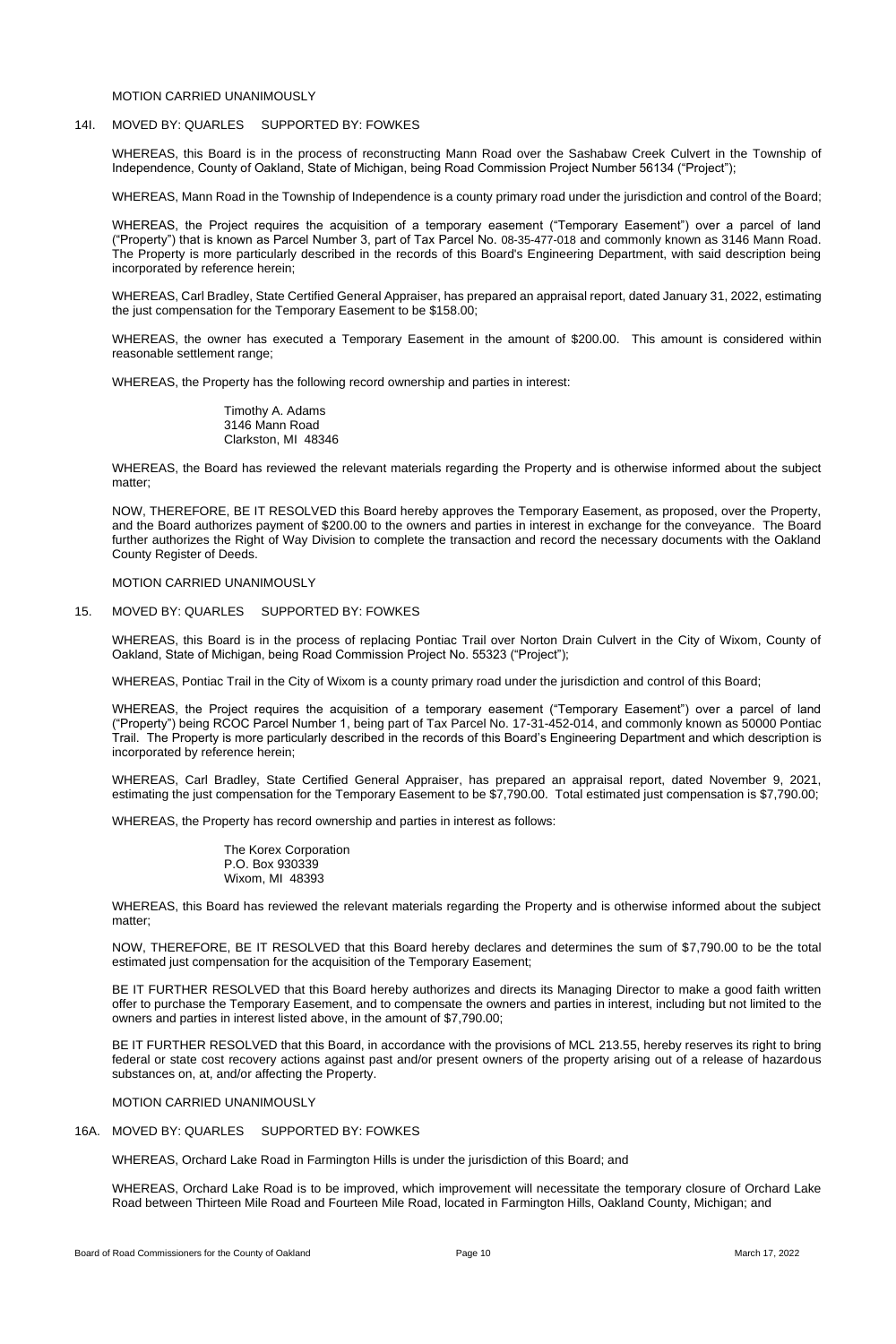WHEREAS, 1917 PA 165, as amended, authorizes this Board to close roads or portions of roads under the jurisdiction of this Board, which roads and portions of roads are under repair; and

WHEREAS, no county road under the jurisdiction and control of this Board shall be closed under the provisions of said Act until suitable barriers have been erected at the ends of the county road under repair, or the closed portion thereof, suitable barriers being those which conform to the Manual of Uniform Traffic Control Devices, adopted pursuant to Section 608 of 1949 PA 300; and

WHEREAS, no county road under the jurisdiction and control of this Board shall be closed under the provisions of 1917 PA 165, as amended, until a suitable detour around said county road is provided and placed in a reasonably safe condition for the passage of traffic, and proper warning signs are installed along said detour as is determined to be necessary to plainly mark the same; and

NOW, THEREFORE, BE IT RESOLVED, that in accordance with the provisions of 1917 PA 165, as amended**,** Orchard Lake Road between Thirteen Mile Road and Fourteen Mile Road in Farmington Hills, Oakland County, Michigan, will hereby be closed from approximately March 21, 2022, through approximately November 11, 2022.

BE IT FURTHER RESOLVED, that a detour is hereby established; such detour route being, traffic traveling northbound on Orchard Lake Road will be directed east on Thirteen Mile Road to north on Northwestern Highway then west on Fourteen Mile Road and back to Orchard Lake Road, all under the jurisdiction of Road Commission for Oakland Count and Michigan Department of Transportation (MDOT) and is used with their permission.

BE IT FURTHER RESOLVED, that the Traffic-Safety Department, is hereby directed to have erected suitable barriers and signing in reference to the above-described road closure and detour, such barriers and signing to be erected in accordance with the provisions of the aforesaid statute.

#### MOTION CARRIED UNANIMOUSLY

### 16B. MOVED BY: QUARLES SUPPORTED BY: FOWKES

WHEREAS, Adams Road, in Township of Bloomfield and City of Troy is under the jurisdiction of this Board; and

WHEREAS, Adams Road is to be improved, which improvement will necessitate the temporary closure of Adams Road between Long Lake Road and Square Lake Road, located in Township of Bloomfield and City of Troy, Oakland County, Michigan; and

WHEREAS, 1917 PA 165, as amended, authorizes this Board to close roads or portions of roads under the jurisdiction of this Board, which roads and portions of roads are under repair: and

WHEREAS, no county road under the jurisdiction and control of this Board shall be closed under the provisions of said Act until suitable barriers have been erected at the ends of the county road under repair, or the closed portion thereof, suitable barriers being those which conform to the Manual of Uniform Traffic Control Devices, adopted pursuant to Section 608 of 1949 PA 300; and

WHEREAS, no county road under the jurisdiction and control of this Board shall be closed under the provisions of 1917 PA 165, as amended, until a suitable detour around said county road is provided and placed in a reasonably safe condition for the passage of traffic, and proper warning signs are installed along said detour as is determined to be necessary to plainly mark the same; and

NOW, THEREFORE, BE IT RESOLVED, that in accordance with the provisions of 1917 PA 165, as amended**,** Adams Road between Long Lake Road and Square Lake Road, located in Township of Bloomfield and City of Troy, Oakland County, Michigan, will hereby be closed from approximately April 4, 2022, until approximately June 24, 2022.

BE IT FURTHER RESOLVED, that a detour is hereby established; such detour route being traffic traveling southbound on Adams Road will be directed east onto Square Lake Road to south on Coolidge Highway then west on Long Lake Road and back to Adams Road. These roads are under the jurisdiction of the Road Commission for Oakland County.

BE IT FURTHER RESOLVED, that the Traffic Safety Department, is hereby directed to have erected suitable barriers and signing in reference to the above described road closure and detour, such barriers and signing to be erected in accordance with the provisions of the aforesaid statute.

## MOTION CARRIED UNANIMOUSLY

# 16C. MOVED BY: QUARLES SUPPORTED BY: FOWKES

WHEREAS, Currie Road, in the Charter Township of Lyon is under the jurisdiction of this Board; and

WHEREAS, Currie Road from Nine Mile Road to Ten Mile Road is to be improved, which improvement will necessitate the temporary closure Currie Road from Nine Mile Road to Ten Mile Road, located in the Charter Township of Lyon, Oakland County, Michigan; and

WHEREAS, 1917 PA 165, as amended, authorizes this Board to close roads or portions of roads under the jurisdiction of this Board, which roads and portions of roads are under repair: and

WHEREAS, no county road under the jurisdiction and control of this Board shall be closed under the provisions of said Act until suitable barriers have been erected at the ends of the county road under repair, or the closed portion thereof, suitable barriers being those which conform to the Manual of Uniform Traffic Control Devices, adopted pursuant to Section 608 of 1949 PA 300; and

WHEREAS, no county road under the jurisdiction and control of this Board shall be closed under the provisions of 1917 PA 165, as amended, until a suitable detour around said county road is provided and placed in a reasonably safe condition for the passage of traffic, and proper warning signs are installed along said detour as is determined to be necessary to plainly mark the same; and

Board of Road Commissioners for the County of Oakland **Page 11** Page 11 March 17, 2022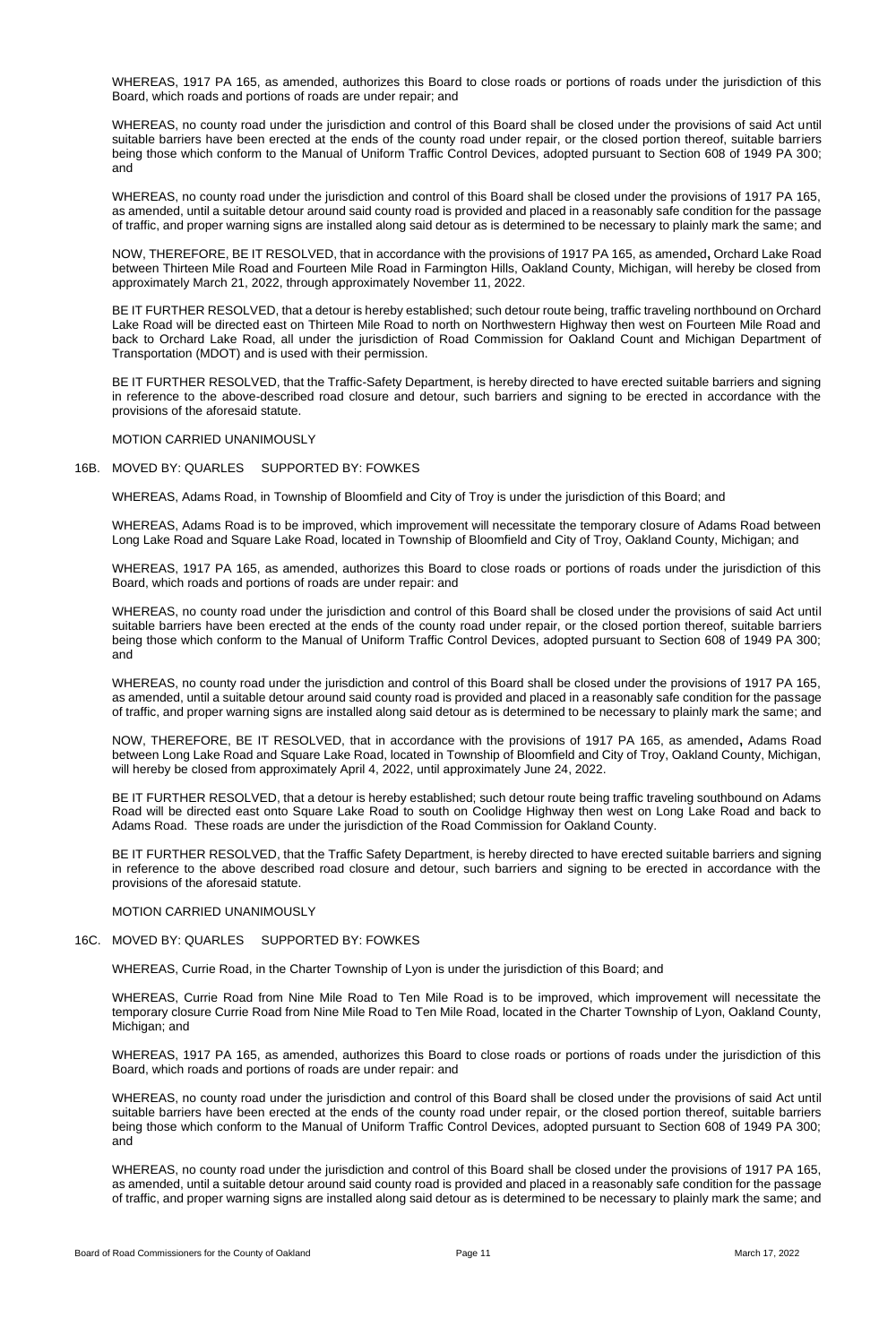NOW, THEREFORE, BE IT RESOLVED, that in accordance with the provisions of 1917 PA 165, as amended**,** Currie Road from Nine Mile Road to Ten Mile Road, located in the Charter Township of Lyon, Oakland County, Michigan, will hereby be closed from approximately April 12, 2021 until approximately October 8, 2021.

BE IT FURTHER RESOLVED, that a detour is hereby established; such detour route being Southbound traffic will be directed east on Ten Mile Road to Napier Road and Northbound traffic will be directed east on Nine Mile Road to Napier Road. These roads are under the jurisdiction of the Road Commission for Oakland County.

BE IT FURTHER RESOLVED, that the Traffic Safety Department, is hereby directed to have erected suitable barriers and signing in reference to the above described road closure and detour, such barriers and signing to be erected in accordance with the provisions of the aforesaid statute.

MOTION CARRIED UNANIMOUSLY

#### 16D. MOVED BY: QUARLES SUPPORTED BY: FOWKES

WHEREAS, Pontiac Trail, in Township of West Bloomfield is under the jurisdiction of this Board; and

WHEREAS, Pontiac Trail is to be improved, which improvement will necessitate the temporary closure of Pontiac Trail from Haggerty Road to Green Lake Road, located in Township of West Bloomfield, Oakland County, Michigan; and

WHEREAS, 1917 PA 165, as amended, authorizes this Board to close roads or portions of roads under the jurisdiction of this Board, which roads and portions of roads are under repair: and

WHEREAS, no county road under the jurisdiction and control of this Board shall be closed under the provisions of said Act until suitable barriers have been erected at the ends of the county road under repair, or the closed portion thereof, suitable barriers being those which conform to the Manual of Uniform Traffic Control Devices, adopted pursuant to Section 608 of 1949 PA 300; and

WHEREAS, no county road under the jurisdiction and control of this Board shall be closed under the provisions of 1917 PA 165, as amended, until a suitable detour around said county road is provided and placed in a reasonably safe condition for the passage of traffic, and proper warning signs are installed along said detour as is determined to be necessary to plainly mark the same; and

NOW, THEREFORE, BE IT RESOLVED, that in accordance with the provisions of 1917 PA 165, as amended**,** Pontiac Trail from Haggerty Road to Green Lake Road, located in Township of West Bloomfield, Oakland County, Michigan, will hereby be closed from approximately April 18, 2022, until approximately September 10, 2022.

BE IT FURTHER RESOLVED, that a detour is hereby established; such detour route being traffic traveling eastbound on Pontiac Trail will be directed south on Haggerty Road to east on Maple Road and north on Drake Road, west onto Walnut Lake Road, north on Halsted Road back onto Pontiac Trail. Traffic traveling west on Pontiac Trail will be directed south on Halsted Road, east on Walnut Lake Road, south on Drake Road, then west on Maple Road, then north on Haggerty Road and back onto Pontiac Lake Road. Traffic connecting to westbound Pontiac Trail from Green Lake Road will be directed west on Richardson Road, south on Haggerty Road and them back to Pontiac Trail. These roads are under the jurisdiction of the Road Commission for Oakland County.

BE IT FURTHER RESOLVED, that the Traffic Safety Department, is hereby directed to have erected suitable barriers and signing in reference to the above described road closure and detour, such barriers and signing to be erected in accordance with the provisions of the aforesaid statute.

MOTION CARRIED UNANIMOUSLY

## 16E. MOVED BY: QUARLES SUPPORTED BY: FOWKES

WHEREAS, Union Lake Road at the Hayes Drain, in Commerce Township is under the jurisdiction of this Board; and

WHEREAS, Union Lake Road at the Hayes Drain is to be improved, which improvement will necessitate the temporary closure of Union Lake Road between Willow Road and Wise Road, located in Commerce Township, Oakland County, Michigan; and

WHEREAS, 1917 PA 165, as amended, authorizes this Board to close roads or portions of roads under the jurisdiction of this Board, which roads and portions of roads are under repair; and

WHEREAS, no county road under the jurisdiction and control of this Board shall be closed under the provisions of said Act until suitable barriers have been erected at the ends of the county road under repair, or the closed portion thereof, suitable barriers being those which conform to the Manual of Uniform Traffic Control Devices, adopted pursuant to Section 608 of 1949 PA 300; and

WHEREAS, no county road under the jurisdiction and control of this Board shall be closed under the provisions of 1917 PA 165, as amended, until a suitable detour around said county road is provided and placed in a reasonably safe condition for the passage of traffic, and proper warning signs are installed along said detour as is determined to be necessary to plainly mark the same; and

NOW, THEREFORE, BE IT RESOLVED, that in accordance with the provisions of 1917 PA 165, as amended**,** Union Lake Road between Willow Road and Wise Road located in Commerce Township, Oakland County, Michigan, will hereby be closed from approximately July 6, 2021 through approximately September 24, 2021.

BE IT FURTHER RESOLVED that a detour is hereby established; traffic wishing to travel north on Union Lake Road will be directed west on Commerce Road to Carroll Lake Road north to east on Wise Road back to Union Lake Road. Traffic wishing to travel south on Union Lake Road will be directed west on Wise Road to south on Carroll Lake Road, to west on Commerce Road back to Union Lake Road. These roads are under the jurisdiction of the Road Commission for Oakland County.

Board of Road Commissioners for the County of Oakland **Page 12** Page 12 March 17, 2022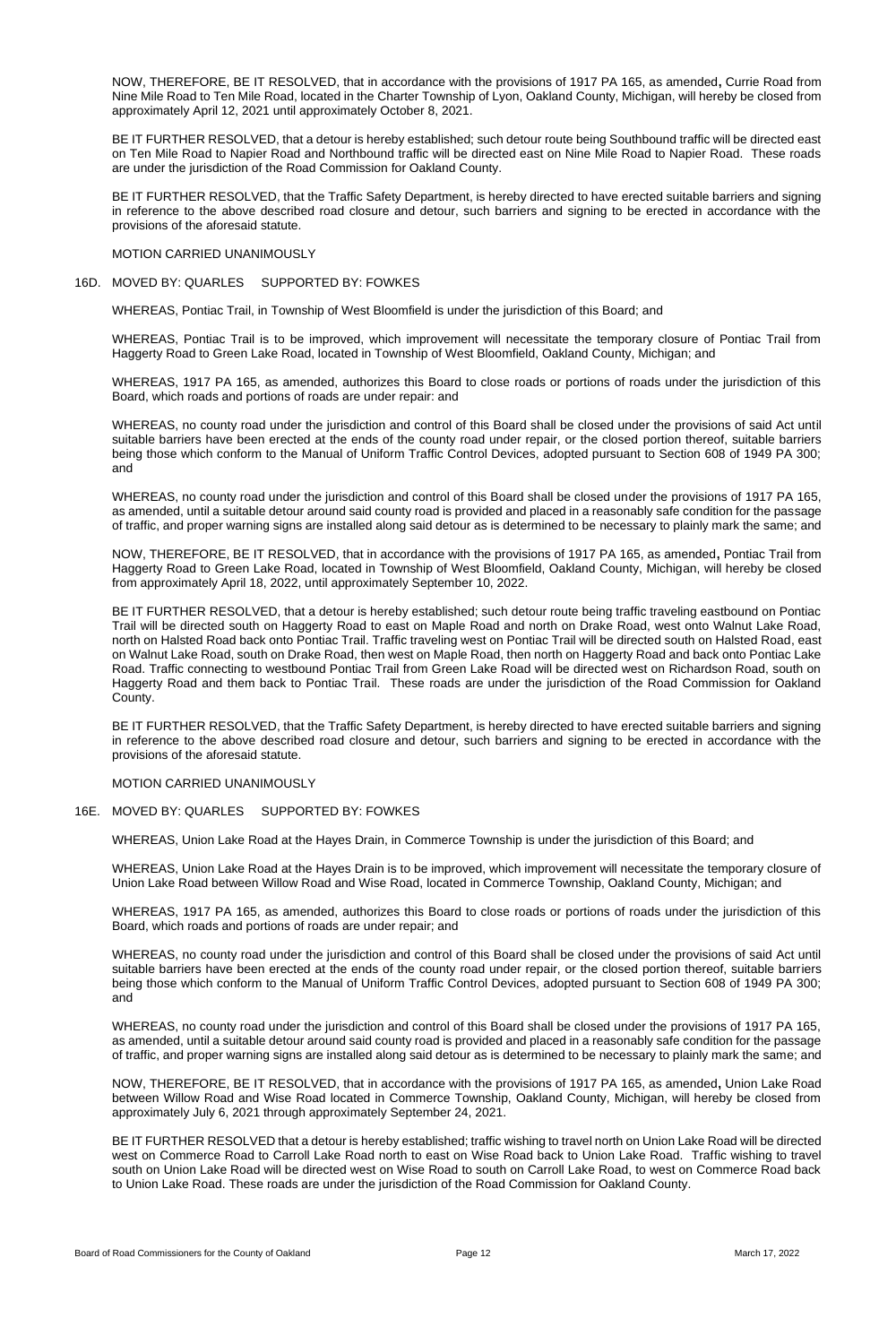BE IT FURTHER RESOLVED, that the Traffic Safety Department, is hereby directed to have erected suitable barriers and signing in reference to the above described road closure and detour, such barriers and signing to be erected in accordance with the provisions of the aforesaid statute.

MOTION CARRIED UNANIMOUSLY

# 17.1. MOVED BY: QUARLES SUPPORTED BY: FOWKES

WHEREAS, the Michigan Department of Transportation administers the Federal Highway Bridge Replacement and Rehabilitation Program and the Local Bridge Program; and

WHEREAS, all bridges throughout the State of Michigan are eligible for funding under these programs; and

WHEREAS, the structure located at:

Spaulding Road Over Novi-Lyon Drain, North of Eleven Mile RCOC ID No. 1105A Structure No. 8202 Lyon Township Oakland County

Is in a state of deterioration and by Board resolution of November 7, 2013, has a restriction of 16 tons, single unit; 48 tons, double unit; 55 tons, triple unit, for vehicles using the structure, and

WHEREAS, this Board of County Road Commissioners of the County of Oakland, Michigan has reviewed the application for funding for the above named structure;

WHEREAS, the Road Commission for Oakland County has the ability to finance its share of the cost to replace this structure;

NOW, THEREFORE, BE IT RESOLVED, that the Board of County Road Commissioners of the County of Oakland, Michigan actively seeks participation in the replacement of this structure and hereby orders that the application for funding be submitted to the Michigan Department of Transportation, Local Government Division.

MOTION CARRIED UNANIMOUSLY

## 17.2. MOVED BY: QUARLES SUPPORTED BY: FOWKES

WHEREAS, the Michigan Department of Transportation administers the Federal Highway Bridge Replacement and Rehabilitation Program and the Local Bridge Program; and

WHEREAS, all bridges throughout the State of Michigan are eligible for funding under these programs; and

WHEREAS, the structure located at:

12 Mile Road Over Novi-Lyon Drain, East of Martindale Road RCOC ID No. 1106A Structure No. 8200 Lyon Township Oakland County

Is in a state of deterioration and by Board resolution of July 7, 2016, has a restriction of 20 tons, single unit; 51 tons, double unit; 51 tons, triple unit, for vehicles using the structure, and

WHEREAS, this Board of County Road Commissioners of the County of Oakland, Michigan has reviewed the application for funding for the above named structure;

WHEREAS, the Road Commission for Oakland County has the ability to finance its share of the cost to replace this structure;

NOW, THEREFORE, BE IT RESOLVED, that the Board of County Road Commissioners of the County of Oakland, Michigan actively seeks participation in the replacement of this structure and hereby orders that the application for funding be submitted to the Michigan Department of Transportation, Local Government Division.

MOTION CARRIED UNANIMOUSLY

# 17.3. MOVED BY: QUARLES SUPPORTED BY: FOWKES

WHEREAS the Michigan Department of Transportation administers the Federal Highway Bridge Replacement and Rehabilitation Program and the Local Bridge Program; and

WHEREAS all bridges throughout the State of Michigan are eligible for funding under these programs; and

WHEREAS the structure located at:

Martindale Road Over Novi-Lyon Drain, South of Travis Road RCOC ID No. 1107A Structure No. 8201 Lyon Township

Board of Road Commissioners for the County of Oakland **Page 13** Page 13 March 17, 2022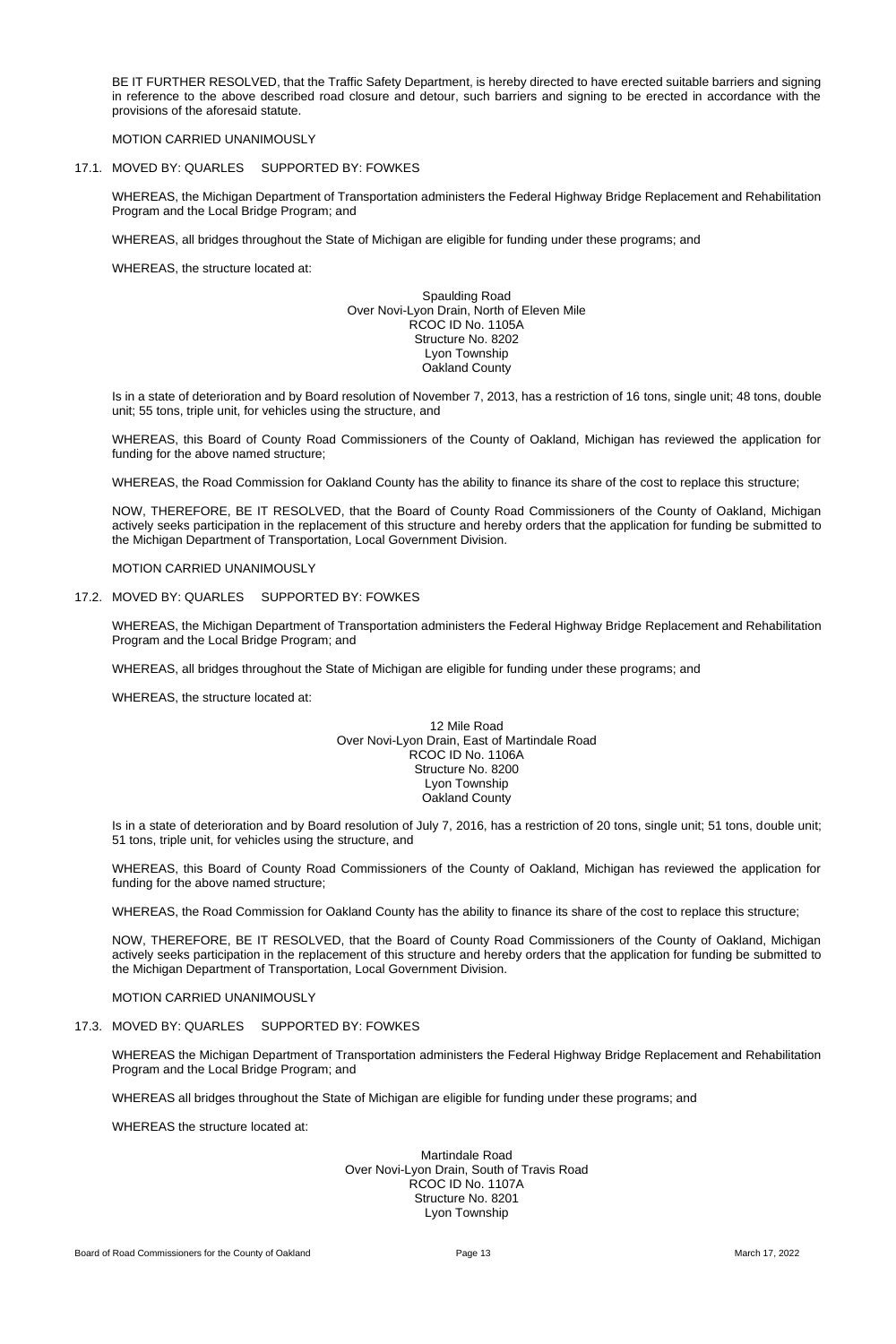# Oakland County

Is in a state of deterioration and by Board resolution of August 5, 2021, has a restriction of 10 tons gross weight for vehicles using the structure, and

WHEREAS, this Board of County Road Commissioners of the County of Oakland, Michigan has reviewed the application for funding for the above named structure;

WHEREAS, the Road Commission for Oakland County has the ability to finance its share of the cost to replace this structure;

NOW, THEREFORE, BE IT RESOLVED, that the Board of County Road Commissioners of the County of Oakland, Michigan actively seeks participation in the replacement of this structure and hereby orders that the application for funding be submitted to the Michigan Department of Transportation, Local Government Division.

MOTION CARRIED UNANIMOUSLY

17.4. MOVED BY: QUARLES SUPPORTED BY: FOWKES

WHEREAS, the Michigan Department of Transportation administers the Federal Highway Bridge Replacement and Rehabilitation Program and the Local Bridge Program; and

WHEREAS, all bridges throughout the State of Michigan are eligible for funding under these programs; and

WHEREAS, the structure located at:

Pontiac Lake Road Over Clinton River RCOC ID No. 2314A Structure No. 13810 Waterford Township Oakland County

Is in a state of deterioration and by Board resolution of November 21, 2019, has a restriction of 15 tons, single unit; 47 tons, double unit; 54 tons, triple unit, for vehicles using the structure, and

WHEREAS, this Board of County Road Commissioners of the County of Oakland, Michigan has reviewed the application for funding for the above named structure;

WHEREAS, the Road Commission for Oakland County has the ability to finance its share of the cost to replace this structure;

NOW, THEREFORE, BE IT RESOLVED, that the Board of County Road Commissioners of the County of Oakland, Michigan actively seeks participation in the replacement of this structure and hereby orders that the application for funding be submitted to the Michigan Department of Transportation, Local Government Division.

MOTION CARRIED UNANIMOUSLY

## 18. MOVED BY: QUARLES SUPPORTED BY: FOWKES

THAT the Board approve the request for Appropriation Transfer No. 22-07 in the amount of \$33,200 to allocate funds fo the addition of one FTE HR Specialist position to the FY222 budget (resolution approved 03/03/22) beginning 04/01/22 from Fund Balance to Human Resources Salaries and OT.

MOTION CARRIED UNANIMOUSLY

# 19A. MOVED BY: QUARLES SUPPORTED BY: FOWKES

THAT the Board approve and sign Contract Authorization No. 2 for Snow Removal, Project No. 202125-02 in the amount of \$41,117.64 or 239.6% increase over the original contract price of \$111,352.92 with Arrow Craft Construction LLC, 12180 Parkin Lane, Fenton, MI 48340.

## MOTION CARRIED UNANIMOUSLY

# 19B. MOVED BY: QUARLES SUPPORTED BY: FOWKES

THAT the Board approve and sign Contract Authorization No. 2 for Snow Removal, Project No. 202125-02 in the amount of \$35,650.96 or 242% increase over the original contract price of \$85,732.88 with R.C. Tuttle Refinishing Co., 2475 S. Hickory Ridge Trail, Milford, MI 48430.

# MOTION CARRIED UNANIMOUSLY

# 19C. MOVED BY: QUARLES SUPPORTED BY: FOWKES

THAT the Board approve and sign Contract Authorization No. 4 for 2021 Maintenance Spot Resurfacing Program, Project No. 2021097 in the amount of \$843,195.00 or 140.7% increase over the original contract price of \$2,467,624.32 with Pro-Line Asphalt, 11797 29 Mile Road, Washington, MI 48095.

Commissioner LaLonde went on record to express concern over the awarded contractor.

MOTION CARRIED UNANIMOUSLY

Board of Road Commissioners for the County of Oakland **Page 14** Page 14 March 17, 2022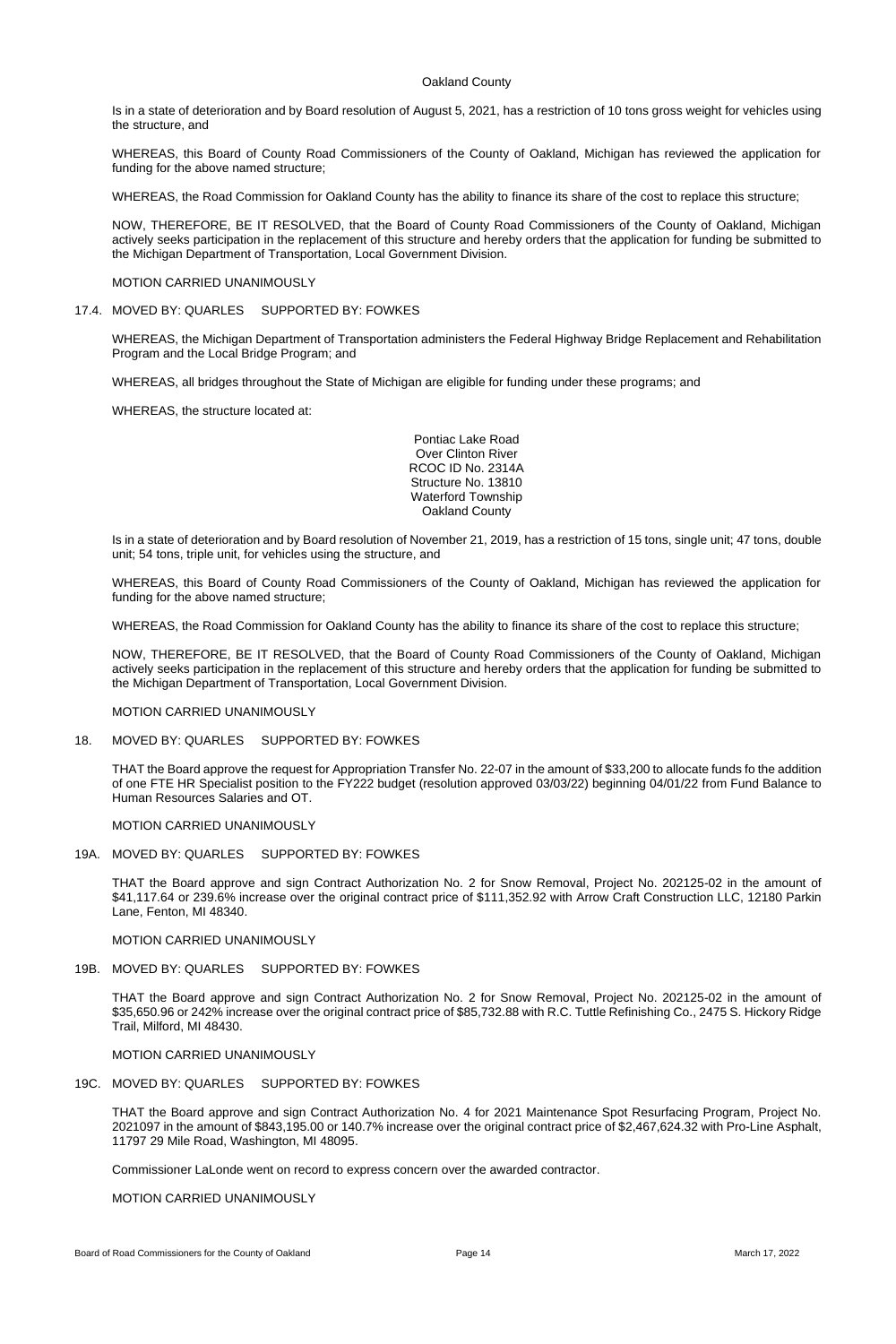# 20A. MOVED BY: QUARLES SUPPORTED BY: FOWKES

THAT the Board approve and sign the Local Cost Participation Agreement with the City of Rochester Hills for Adams Road from Hamlin Road to Walton Boulevard - Planning and Environmental Linkage Study / Environmental Assessment ; Project No. 54321, and authorize the Managing Director to execute the agreement on behalf of the board.

MOTION CARRIED UNANIMOUSLY

## 20B. MOVED BY: QUARLES SUPPORTED BY: FOWKES

THAT the Board approve and sign the Local Cost Participation Agreement / Tri-Party Program with Bloomfield Township for Orchard Lake Road w/o Middlebelt Road to Old Telegraph Road; Project No. 55011, and authorize the Managing Director to execute the agreement on behalf of the board.

MOTION CARRIED UNANIMOUSLY

20C. MOVED BY: QUARLES SUPPORTED BY: FOWKES

THAT the Board approve and sign the Local Cost Participation Agreement / Tri-Party Program with the City of Walled Lake for Pontiac Trail, West City Limit to West Maple Road; Project No. 56771, and authorize the Managing Director to execute the agreement on behalf of the board.

MOTION CARRIED UNANIMOUSLY

21. MOVED BY: QUARLES SUPPORTED BY: FOWKES

THAT the Board approve and sign the Maintenance Agreement with Bloomfield Township for all work on local roads in the Township except drainage and forestry work; and authorize the Managing Director to execute the agreement on behalf of the board.

MOTION CARRIED UNANIMOUSLY

22A. MOVED BY: QUARLES SUPPORTED BY: FOWKES

THAT the Board approve and sign the Preliminary Engineering Amendment No. 1 with Orchard, Hiltz and McCliment, Inc. for Maloney Street over Clear/Long Lake Canal; Project No. 55514, and authorize the Managing Director to execute the agreement on behalf of the board.

MOTION CARRIED UNANIMOUSLY

22B. MOVED BY: QUARLES SUPPORTED BY: FOWKES

THAT the Board approve and sign the Preliminary Engineering Amendment No. 2 with Hubbell, Roth and Clark, Inc. for Waldon Road, Clintonville Road to Baldwin Road; Project No. 55241, and authorize the Managing Director to execute the agreement on behalf of the board.

MOTION CARRIED UNANIMOUSLY

22C. MOVED BY: QUARLES SUPPORTED BY: FOWKES

THAT the Board approve and sign the General Service Agreements with G2 Consulting Group, LLC; Materials Testing Consultants, Inc.; Neyer, Tiseo & Hindo, Ltd.; Testing Engineers and Consultants, Inc.; Professional Service Industries, Inc.; and SME for 2022-2024 Construction Engineering, Geotechnical and Materials Testing Services; and authorize the Managing Director to execute the agreement on behalf of the board.

MOTION CARRIED UNANIMOUSLY

23A. MOVED BY: QUARLES SUPPORTED BY: FOWKES

THAT the Board approve and sign the Preliminary Engineering Task Order with The Mannik & Smith Group, Inc. for Middlebelt

Road over Shiawassee Drain Culvert Replacement; Project No. 55313, and authorize the Managing Director to execute the agreement on behalf of the board.

MOTION CARRIED UNANIMOUSLY

# 23B. MOVED BY: QUARLES SUPPORTED BY: FOWKES

THAT the Board approve and sign the Preliminary Engineering Task Order with Hubbell, Roth and Clark, Inc. for Orion Road at Stoney Creek Road / Conklin Road Improvements; Project No. 55921, and authorize the Managing Director to execute the agreement on behalf of the board.

MOTION CARRIED UNANIMOUSLY

# 23C. MOVED BY: QUARLES SUPPORTED BY: FOWKES

THAT the Board approve and sign the Preliminary Engineering Task Order with Orchard, Hiltz and McCliment, Inc. for Dutton Road over Paint Creek; Project No. 55954, and authorize the Managing Director to execute the agreement on behalf of the board.

# MOTION CARRIED UNANIMOUSLY

Board of Road Commissioners for the County of Oakland **Page 15** Page 15 March 17, 2022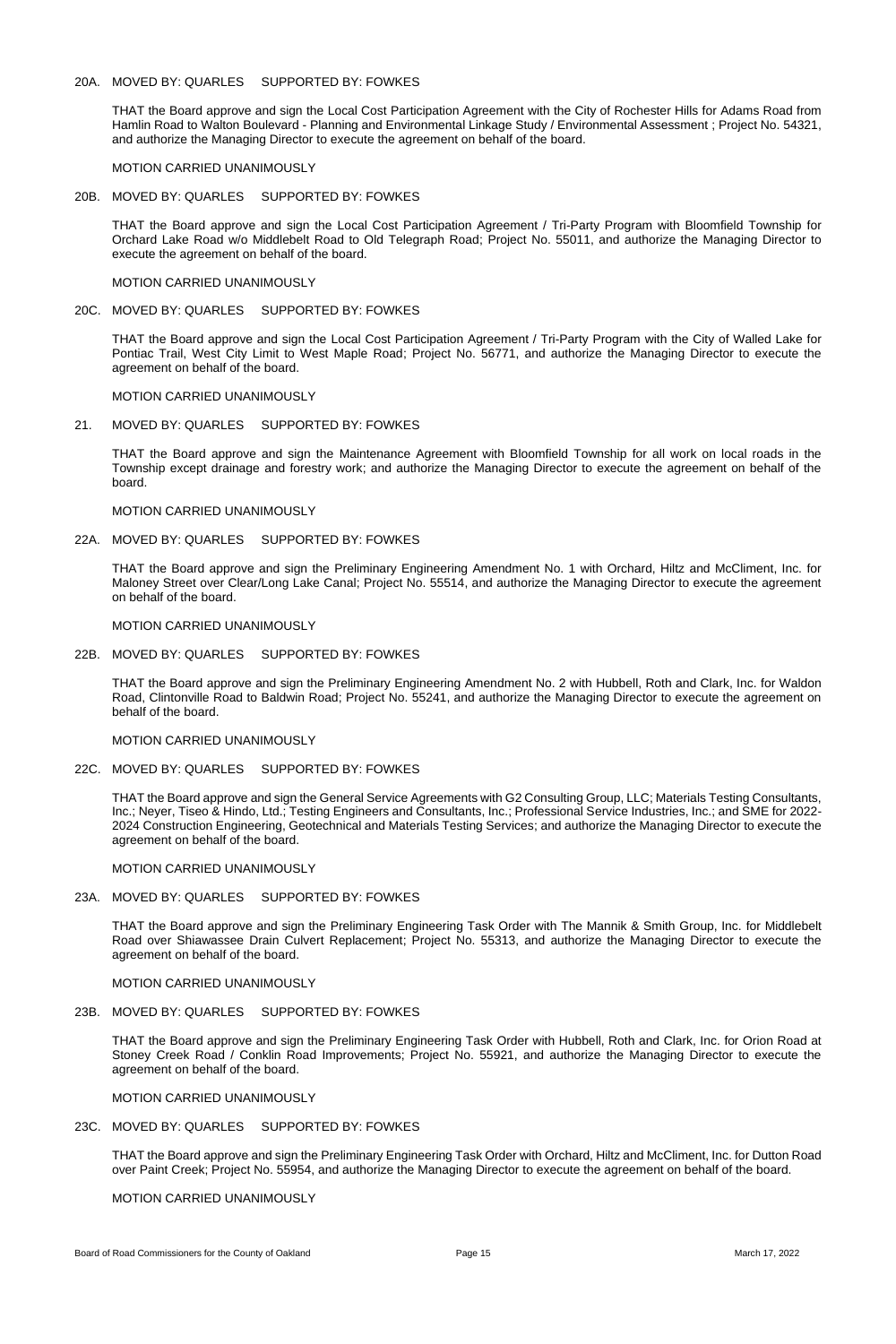### 23D. MOVED BY: QUARLES SUPPORTED BY: FOWKES

THAT the Board approve and sign the Preliminary Engineering Task Order with Fishbeck for Indianwood Road over Paint Creek; Project No. 56613, and authorize the Managing Director to execute the agreement on behalf of the board.

MOTION CARRIED UNANIMOUSLY

#### 23E. MOVED BY: QUARLES SUPPORTED BY: FOWKES

THAT the Board approve and sign the Preliminary Engineering Task Order with AECOM Great Lakes, Inc. for Perry Lake Road over Clinton River Culvert Replacement; Project No. 56634, and authorize the Managing Director to execute the agreement on behalf of the board.

#### MOTION CARRIED UNANIMOUSLY

#### 23F. MOVED BY: QUARLES SUPPORTED BY: FOWKES

THAT the Board approve and sign the Preliminary Engineering Task Order with AECOM Great Lakes, Inc. for Grand River Ave over Tributary to Kent Lake Culvert Replacement; Project No. 56803, and authorize the Managing Director to execute the agreement on behalf of the board.

#### MOTION CARRIED UNANIMOUSLY

## 23G. MOVED BY: QUARLES SUPPORTED BY: FOWKES

THAT the Board approve and sign the Geotechnical Engineering Task Order with G2 Consulting Group, LLC for Lahser Road s/o 13 Mile Road; Project No. 56651, and authorize the Managing Director to execute the agreement on behalf of the board.

MOTION CARRIED UNANIMOUSLY

## 24A. MOVED BY: QUARLES SUPPORTED BY: FOWKES

THAT bids were advertised for, electronically opened and posted on Tuesday, February 22, 2022 for Strain Poles, Annual Estimated Quantities, IFB No. 2134. A complete tabulation of bids exported from MITN/Bid Net Direct shall remain on file in the Clerk's Office of the Road Commission. Bids were solicited from several suppliers with two response(s) received.

THE Board accept and award the bid to the low bidder meeting specifications from J. Ranck Electric, Inc., Mt. Pleasant, MI in the amount of \$141,000.00, with terms of net 30 days, FOB destination; the other bid be rejected and the Board authorize the Managing Director to act on behalf of the Board.

#### MOTION CARRIED UNANIMOUSLY

## 24B. MOVED BY: QUARLES SUPPORTED BY: FOWKES

THAT bids were advertised for, electronically opened and posted on Tuesday, February 22, 2022 for Scarifier Blades and Cutting Tools, Annual Estimated Quantities, IFB No. 2209. A complete tabulation of bids exported from MITN/Bid Net Direct shall remain on file in the Clerk's Office of the Road Commission. Bids were solicited from several suppliers with three response(s) received.

THE Board accept and award the bid to the low bidder meeting specifications from Shults Equipment, LLC, Ithaca, MI in the amount of \$273,716.00, with terms of net 30 days, FOB destination; all other bids be rejected and the Board authorize the Managing Director to act on behalf of the Board.

#### MOTION CARRIED UNANIMOUSLY

## 24C. MOVED BY: QUARLES SUPPORTED BY: FOWKES

THAT bids were advertised for, electronically opened and posted on Tuesday, February 22, 2022 for Attenuator Parts, Annual Estimated Quantities, IFB No. 2211. A complete tabulation of bids exported from MITN/Bid Net Direct shall remain on file in the Clerk's Office of the Road Commission. Bids were solicited from several suppliers with one response(s) received.

THE Board accept and award the bid to the sole bidder meeting specifications from Carrier & Gable, Inc., Farmington Hills, MI in the amount of \$86,624.59, with terms of net 30 days, FOB destination; and the Board authorize the Managing Director to act on behalf of the Board.

# MOTION CARRIED UNANIMOUSLY

# 24D. MOVED BY: QUARLES SUPPORTED BY: FOWKES

THAT bids were advertised for, electronically opened and posted on Tuesday, February 22, 2022 for New Wheels, Annual Estimated Quantities, IFB No. 2213. A complete tabulation of bids exported from MITN/Bid Net Direct shall remain on file in the Clerk's Office of the Road Commission. Bids were solicited from several suppliers with three response(s) received.

THE Board accept and award the bid to the low bidders meeting specifications from Vehicle Maintenance Program, Boca Raton, FL in the amount of \$33,280.00 and FleetPride, Burton, MI in the amount of \$9,472.00, with terms of net 30 days, FOB destination; the other bid be rejected and the Board authorize the Managing Director to act on behalf of the Board.

# MOTION CARRIED UNANIMOUSLY

Board of Road Commissioners for the County of Oakland **Page 16** Page 16 March 17, 2022